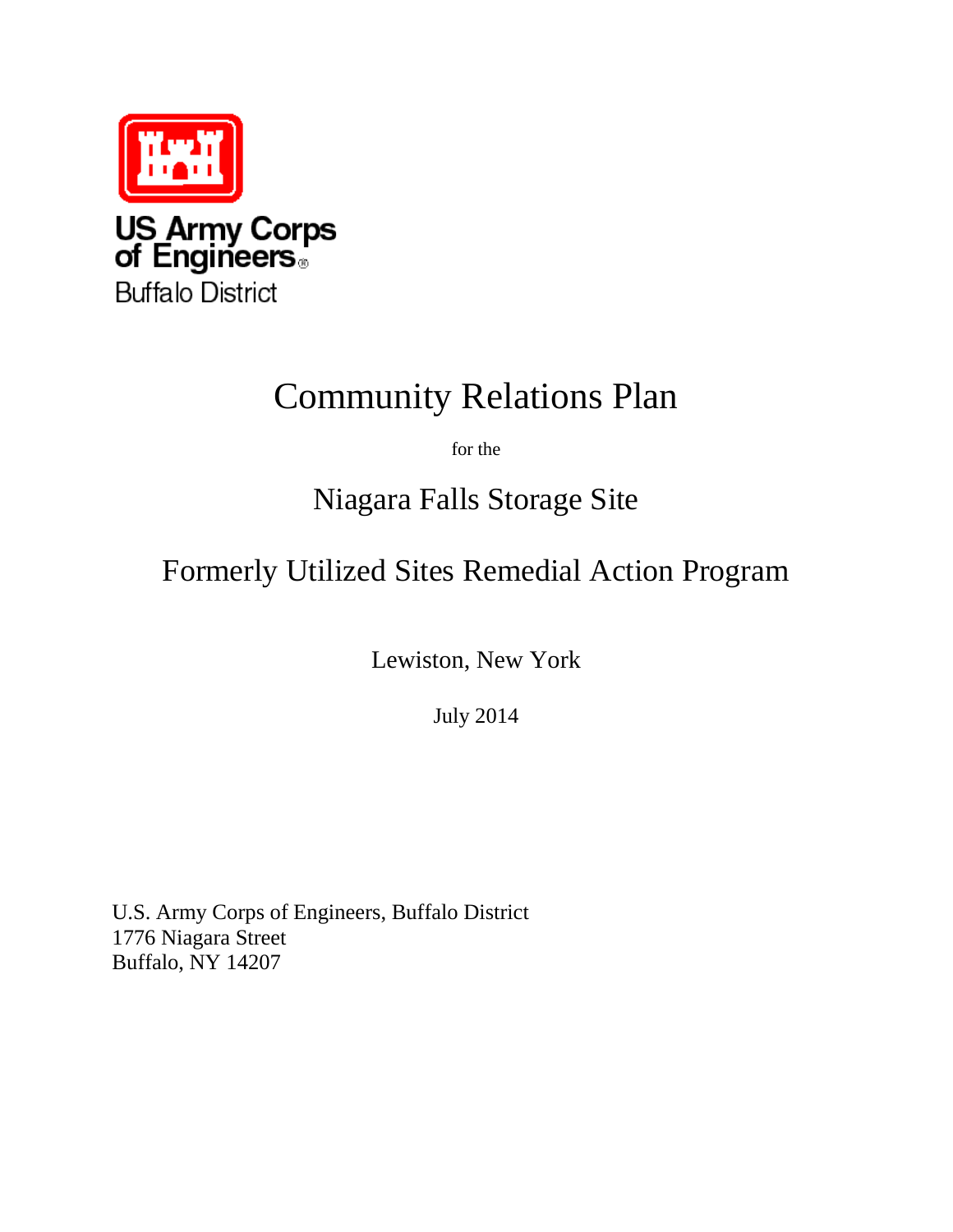### **TABLE OF CONTENTS**

|                                                                                    | Page             |  |  |
|------------------------------------------------------------------------------------|------------------|--|--|
| 1) Overview                                                                        | $\mathbf{1}$     |  |  |
| a) Purpose                                                                         | $\mathbf{1}$     |  |  |
| b) Plan Content                                                                    | $\mathbf 1$      |  |  |
| 2) Property Description                                                            |                  |  |  |
| a) History                                                                         | $\frac{2}{2}$    |  |  |
| i) Department of Defense Ownership and Operation                                   | $\overline{2}$   |  |  |
| ii) Manhattan Engineer District/Atomic Energy Commission/U.S. Department of Energy |                  |  |  |
| Ownership and Operation                                                            | $\overline{c}$   |  |  |
| b) Property Location and Geographic Attributes                                     | 3                |  |  |
| i) Location and Size                                                               | 3                |  |  |
| ii) Current Land Use                                                               | $\overline{3}$   |  |  |
| iii) Map                                                                           | $\overline{3}$   |  |  |
| c) Property Investigations                                                         | $\overline{3}$   |  |  |
| i) Corps Mission and Responsibilities                                              | $\overline{3}$   |  |  |
| ii) Corps Activities                                                               | $\overline{7}$   |  |  |
| iii) Identified Contaminants                                                       | $\,8\,$          |  |  |
| iv) Potential Risks                                                                | $\boldsymbol{9}$ |  |  |
| v) Lead Agency Responsibilities                                                    | $\mathbf{9}$     |  |  |
| 3) Community Information                                                           | 9                |  |  |
| a) Community Profile                                                               | 9                |  |  |
| b) Community Perception                                                            | 10               |  |  |
| c) Community Perception of Regional Environmental Issues                           | 10               |  |  |
| d) Community Perception Regarding Current Landowner Operations                     | 10               |  |  |
| e) Community Involvement History                                                   | 10               |  |  |
| f) Key Community Concerns                                                          | 13               |  |  |
| g) Response to Community Concerns                                                  | 15               |  |  |
| h) Summary of Communication Needs                                                  | 16               |  |  |
| 4) Community Relations Program                                                     | 16               |  |  |
| a) Approach/Plan                                                                   | 16               |  |  |
| b) Timeline of Activities for the IWCS FS Community Relations in 2014              | 25               |  |  |
| 5) References                                                                      | 25               |  |  |
| Appendices                                                                         |                  |  |  |
| A. Corps Contacts<br>A-1                                                           |                  |  |  |

| <b>B.</b> Local Officials and Agency Representatives | $B-1$ |
|------------------------------------------------------|-------|
| C. Federal and State Officials                       | $C-1$ |
| D. Federal and State Agencies                        | $D-1$ |
| E. Environmental and Active Citizens Groups          | $E-1$ |
| F. Adjacent Property Owners                          | F-1   |
|                                                      |       |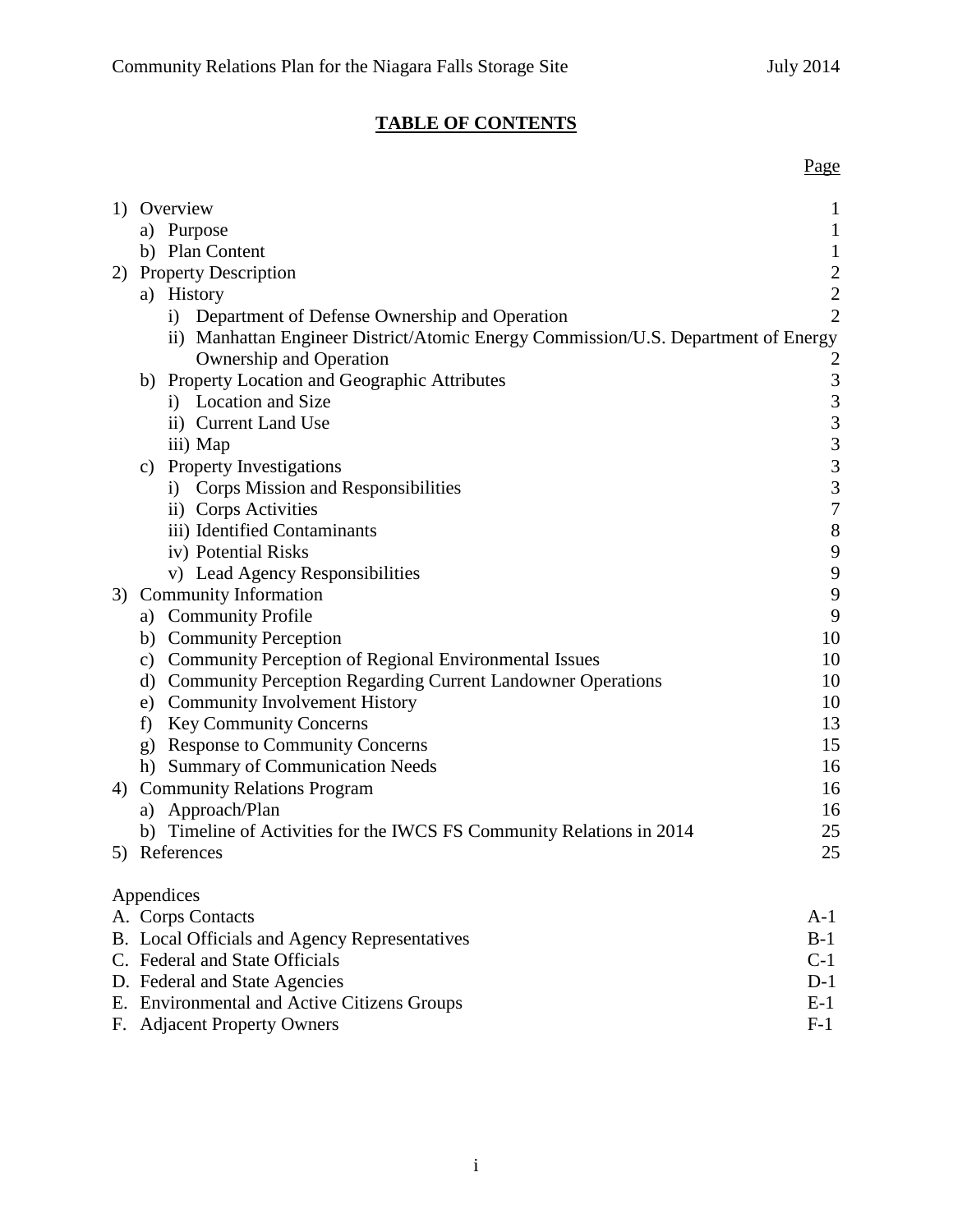|                                                       | <u>Page</u> |
|-------------------------------------------------------|-------------|
| G. Media Contacts                                     | $G-1$       |
| H. Potential Meeting Locations                        | $H-1$       |
| I. Administrative Record and Information Repositories | $L-1$       |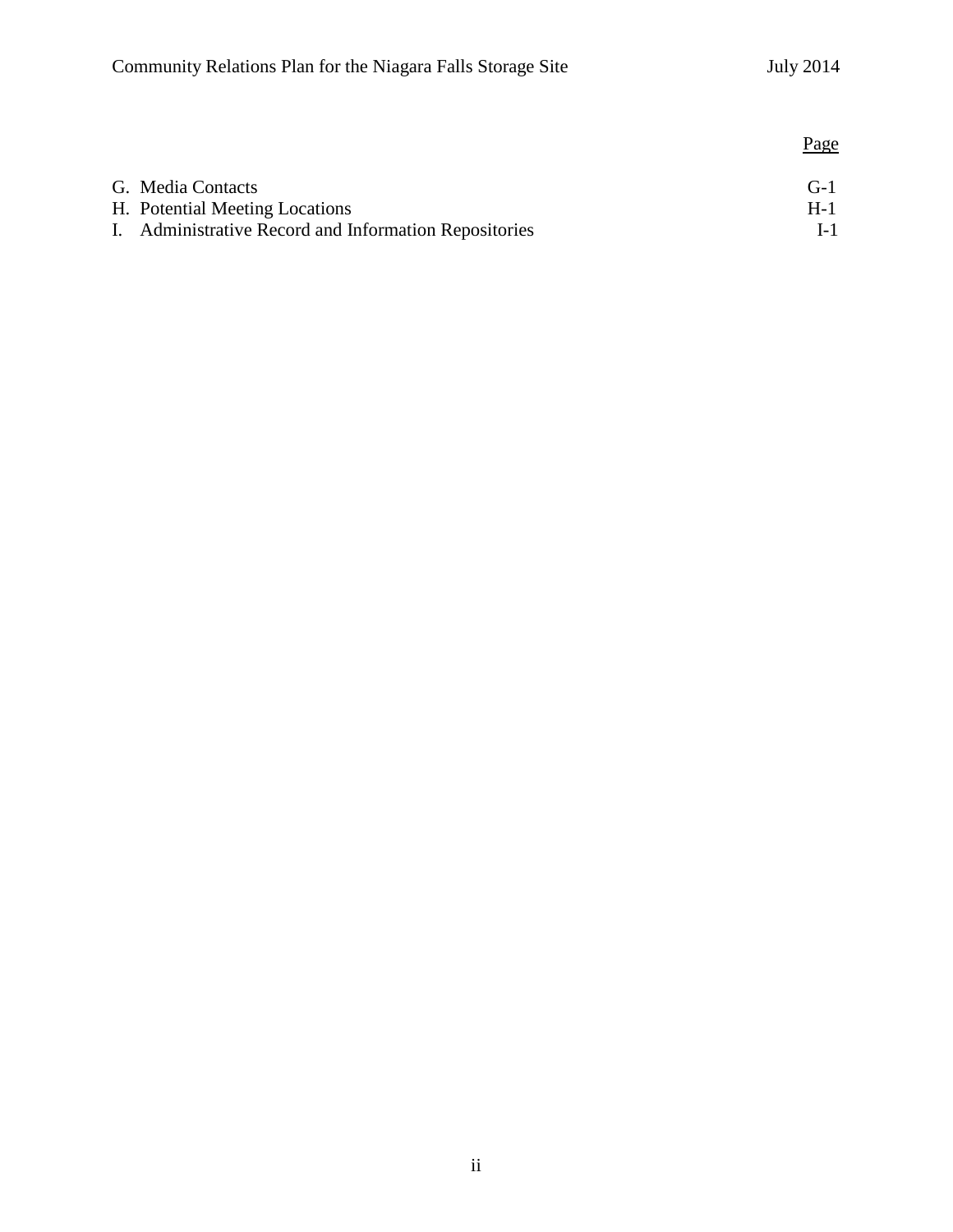### **LIST OF ACRONYMS**

| AEC                    | <b>Atomic Energy Commission</b>                                      |
|------------------------|----------------------------------------------------------------------|
| AFP                    | Air Force Plant                                                      |
| ARF                    | <b>Administrative Record File</b>                                    |
| <b>BOP</b>             | <b>Balance of Plant</b>                                              |
| <b>CAC</b>             | <b>Community Action Council</b>                                      |
| <b>CERCLA</b>          | Comprehensive Environmental Response, Compensation and Liability Act |
| <b>CRP</b>             | <b>Community Relations Plan</b>                                      |
| <b>CWM</b>             | <b>Chemical Waste Management</b>                                     |
| <b>DEC</b>             | Department of Environmental Conservation                             |
| <b>DERP</b>            | Defense Environmental Restoration Program                            |
| DoD                    | U.S. Department of Defense                                           |
| <b>DOE</b>             | U.S. Department of Energy                                            |
| <b>DOH</b>             | Department of Health                                                 |
| <b>EPA</b>             | U.S. Environmental Protection Agency                                 |
| <b>FS</b>              | <b>Feasibility Study</b>                                             |
| <b>FUSRAP</b>          | Formerly Utilized Sites Remedial Action Program                      |
| <b>HTRW</b>            | Hazardous, Toxic and Radioactive Waste                               |
| <b>INPR</b>            | <b>Inventory Project Report</b>                                      |
| <b>IWCS</b>            | Interim Waste Containment Structure                                  |
| <b>LOOW</b>            | Lake Ontario Ordnance Works                                          |
| <b>MED</b>             | Manhattan Engineer District                                          |
| <b>NCP</b>             | National Oil and Hazardous Substances Pollution Contingency Plan     |
| <b>NFSS</b>            | Niagara Falls Storage Site                                           |
| <b>NYS</b>             | New York State                                                       |
| $\overline{\text{OU}}$ | Operable Unit                                                        |
| <b>RAB</b>             | <b>Restoration Advisory Board</b>                                    |
| RI                     | Remedial Investigation                                               |
| <b>TNT</b>             | trinitrotoluene                                                      |
| U.S.                   | <b>United States</b>                                                 |
| <b>VP</b>              | <b>Vicinity Property</b>                                             |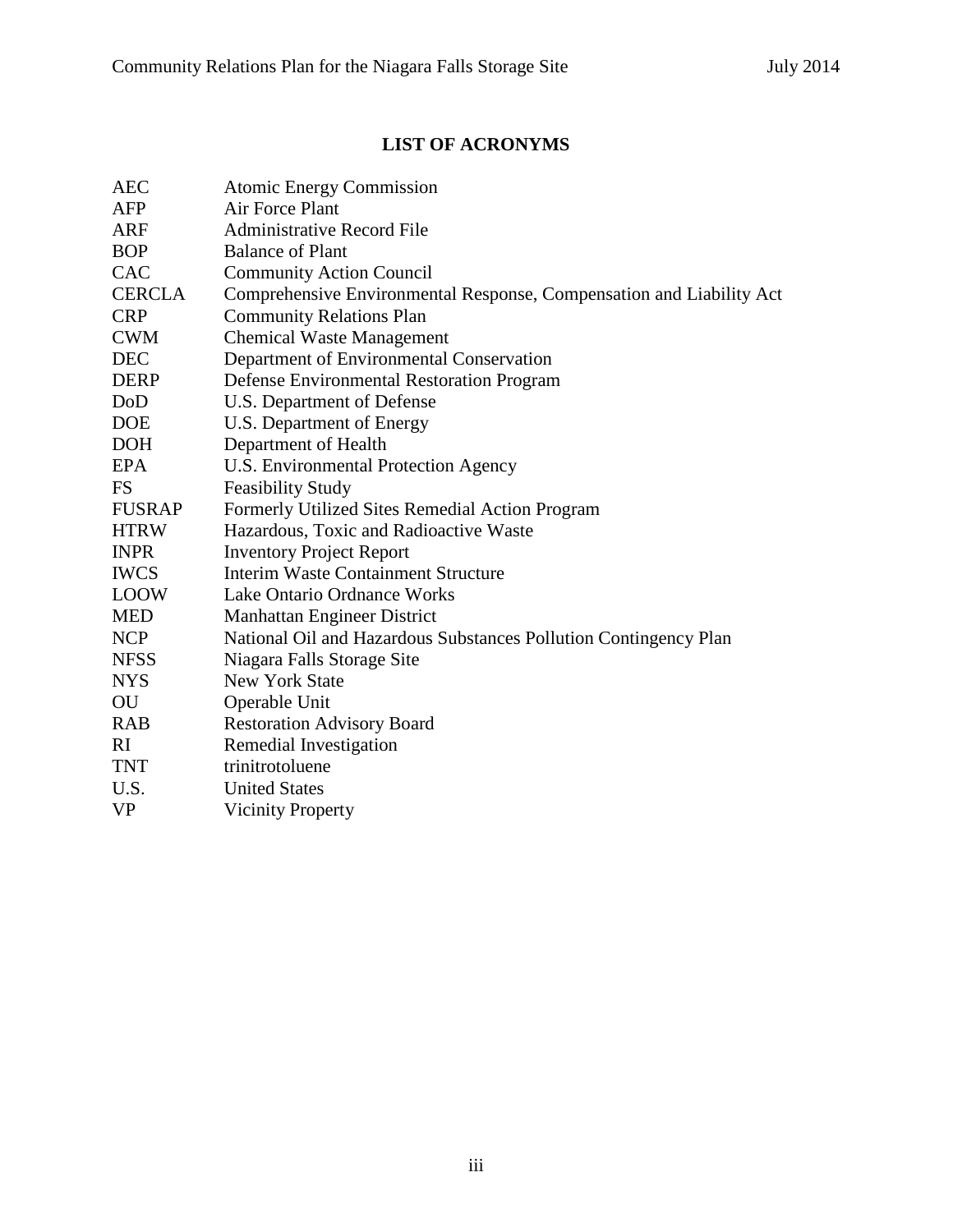#### 1) **Overview:**

This Community Relations Plan (CRP) was updated by the United States (U.S.) Army Corps of Engineers, Buffalo District, to provide a framework for community relations activities for the Corps' project at Niagara Falls Storage Site (NFSS). The NFSS is being addressed under the Formerly Utilized Sites Remedial Action Program (FUSRAP). FUSRAP was initiated in 1974 to identify, investigate and clean up or control sites throughout the U.S. contaminated as the result of Manhattan Engineer District (MED) or Atomic Energy Commission (AEC) activities performed during the 1940s, 1950s, and 1960s. When implementing FUSRAP, the Corps follows the investigation and response framework of the Comprehensive Environmental Response, Compensation, and Liability Act (CERCLA) of 1980, as amended, and the National Oil and Hazardous Substances Pollution Contingency Plan (NCP). This CRP defines the scope and focus of the Buffalo District's public participation activities during the Feasibility Study (FS) phase of the project and presents an organized, targeted approach for effective communication and positive, beneficial community relations.

#### **a) Purpose:**

This CRP complies with 40 Code of Federal Regulation (CFR)  $300.430(c)(2)$ , highlighting community relations initiatives and strategies that USACE has, and continues to implement to inform the community and to integrate the community into the FS process for NFSS. This CRP supersedes previous public involvement plans for the NFSS.

#### **b) Plan Content:**

Along with this overview section, the CRP includes:

i) **Property Description:** Provides information pertaining to the history of the site, identifies the property location and the surrounding community, identifies potential contaminants on the NFSS property, and outlines the Corps' activities to date conducted for their environmental mission at the site.

ii) **Community Information:** Includes a community profile, community perceptions, the history of community involvement for the site, the expressed community concerns and issues, the Corps' response to those issues, and a summary of the community's expressed communication needs.

iii) **Community Relations Program:** The community relations program section identifies the Corps' approach/plan for outreach to the community and the public at large for the site.

iv) **References:** A list of documents used to develop this plan.

v) **Appendices:** Appendices include the Buffalo District project delivery team members, local elected officials, federal and state elected officials, federal and state agency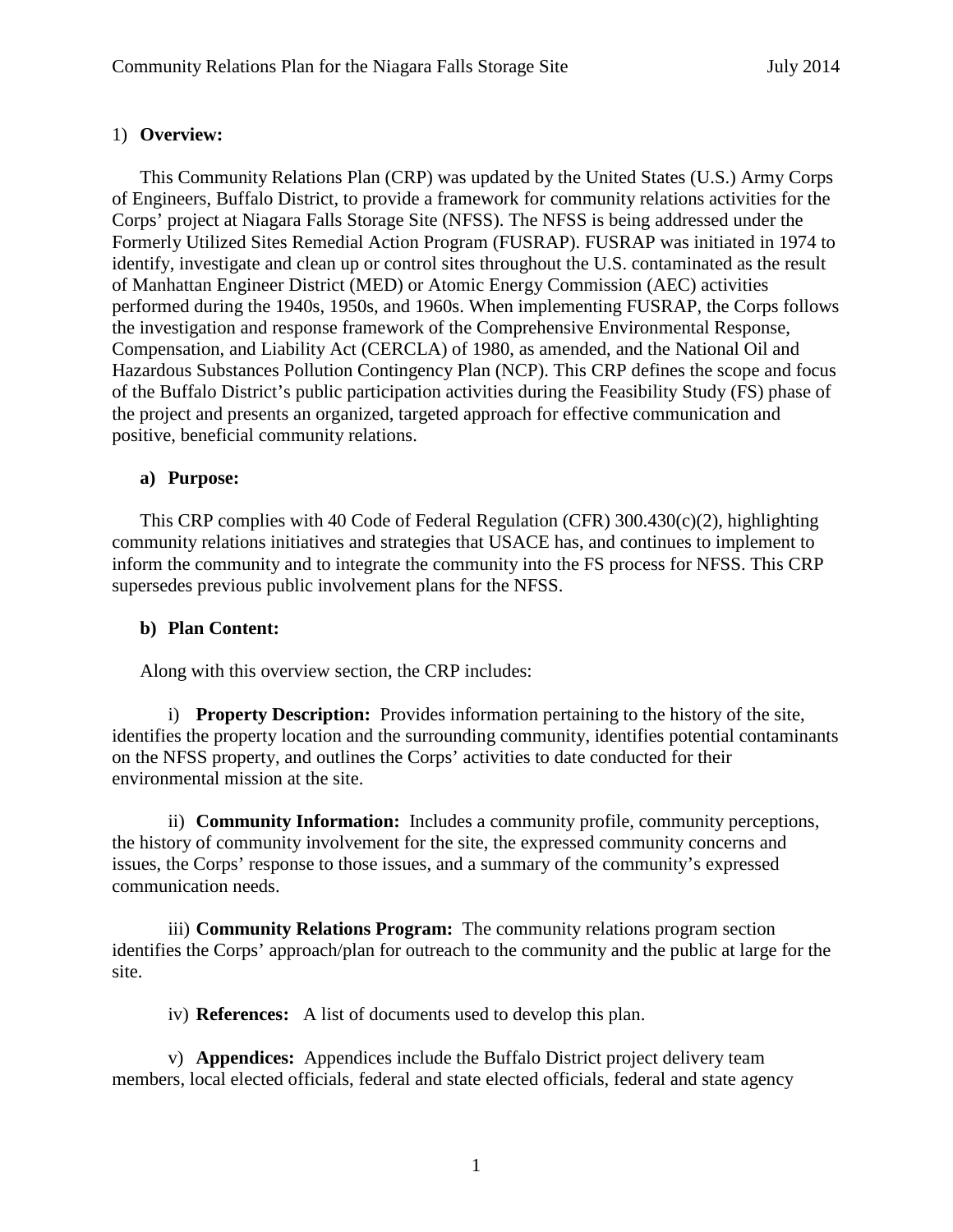representatives, environmental and active citizens groups, property owners, media contacts, suggested meeting locations, and administrative record file and information repository locations.

#### **2) Property Description**

#### **a) History**

i) **Department of Defense Ownership and Operation:** The War Department purchased 7,500 acres of land for the former Lake Ontario Ordnance Works (LOOW) Site in the Towns of Lewiston and Porter in 1942. A six-line trinitrotoluene (TNT) production plant and support facilities were constructed on 2,500 acres of the site known as the "developed zone." The remaining 5,000 acres were used as a buffer zone or "undeveloped zone" around the TNT plant. The plant manufactured bulk TNT for approximately nine months and was decommissioned in 1943.

The 5,000-acre undeveloped zone of the LOOW Site was declared excess and sold by the U.S. government during the late 1940s. Current landowners include federal and local governments, the Lewiston-Porter School District, residents, and private corporations.

The 2,500-acre developed zone of the LOOW Site was redeveloped and reused by the U.S. Air Force, U.S. Navy, and U.S. Army after World War II. Defense activities included a U.S. Army NIKE missile site, U.S. Navy and U.S. Air Force rocket fuel production, and U.S. Air Force electronic research. Eventually these operations ceased and excess federal property was sold to private interests.

ii) **Manhattan Engineer District/Atomic Energy Commission/U.S. Department of Energy Ownership and Operation:** The MED began storing radioactive wastes on approximately 1,650 acres of the former developed zone of the LOOW in 1944. In 1947 the AEC took over for the MED and continued to import, store and dispose of radioactive wastes from other sites on the developed zone through 1952. AEC operations and the defense operations described above took place concurrently on various areas of the developed zone. AEC gradually consolidated the storage of radioactive wastes and reduced the footprint of its operation. Excess property was subdivided and sold to the public or transferred to defense ownership. Today, only 191 acres of the original AEC acreage, now referred to as the NFSS, remain under federal ownership.

In 1974, the AEC established FUSRAP to evaluate radioactive contamination at sites where work was performed to develop the nation's nuclear weapons and early atomic energy program. NFSS was entered into FUSRAP by the U.S. Department of Energy (DOE). Between 1982 and 1986, the DOE consolidated the radioactive wastes from the NFSS and adjacent vicinity properties (VPs), which were in the former LOOW Site developed zone, into a 10-acre engineered Interim Waste Containment Structure (IWCS). The IWCS was designed to limit the migration of contaminants from within the containment structure to air, water, and soil outside the containment structure. Between 1991 and 1992, additional soil and drummed waste were consolidated into the IWCS.

Since 1997, the U.S. Army Corps of Engineers has been responsible for conducting site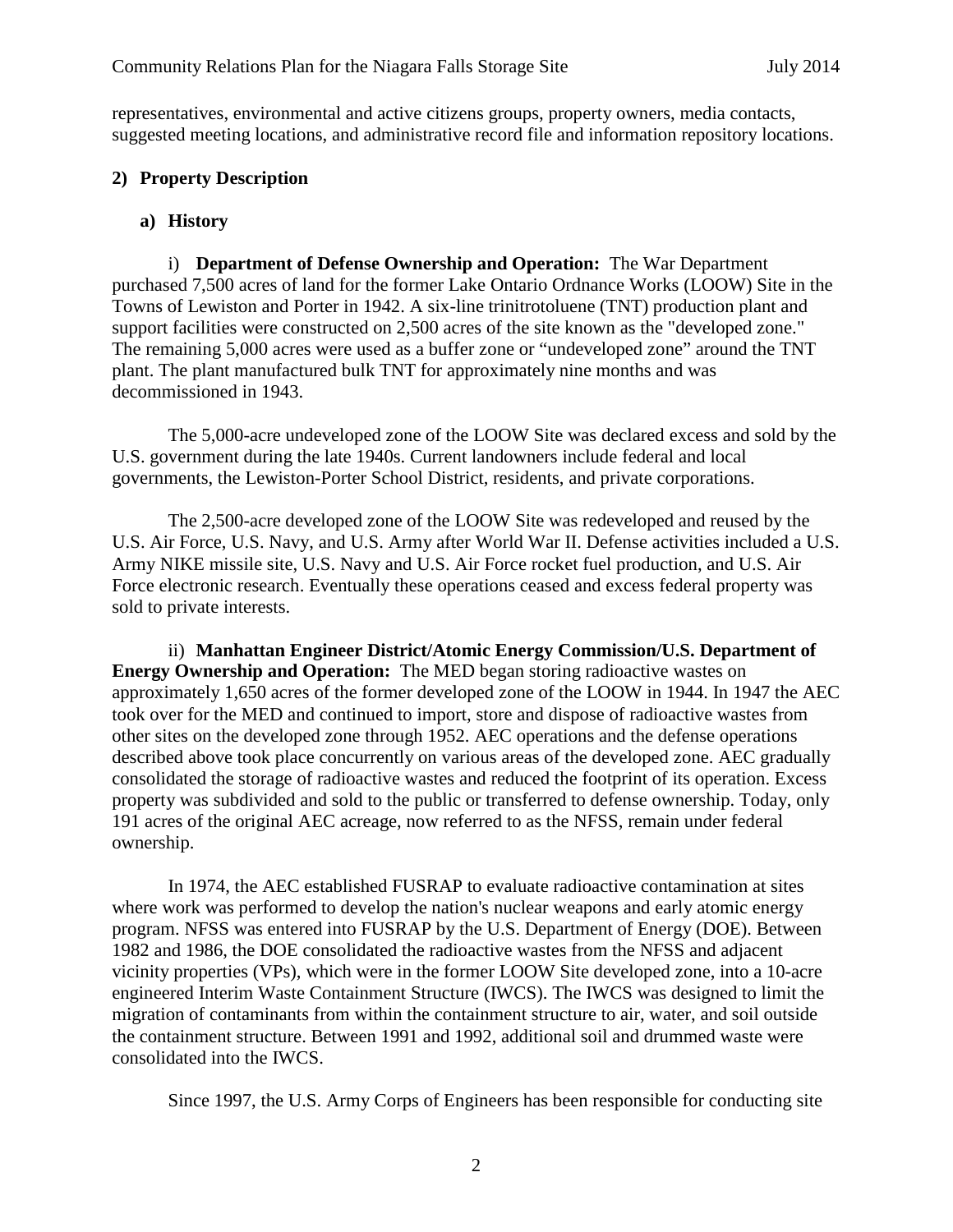investigations and remedial action under FUSRAP. However, the DOE remains the long-term steward of the NFSS federal property and provides long-term surveillance and maintenance for all remediated DOE sites.

#### **b) Property Location and Geographic Attributes**

i) **Location and Size**:The NFSS is located in northwestern New York in Niagara County, about 19 miles northwest of Buffalo and 10 miles north of the City of Niagara Falls. The 191-acre NFSS is located near the center of the former LOOW Site, which is bounded by Balmer Road to the north, Pletcher Road to the south, and Porter Center Road to the east. The official address is 1397 Pletcher Road in the Town of Lewiston.

ii) **Current Land Use**:The NFSS is currently zoned for industrial land use. Land uses immediately adjacent to the NFSS are commercial and industrial as it is bounded on the north, east, and south by two privately-owned landfills, on the west by an electric utility right of way, and on the northwest by the former LOOW waste water treatment plant, which is owned by the Town of Lewiston. Additional land uses in the vicinity of NFSS include residential, commercial, industrial, agricultural, recreational, and educational.

iii) **Map**: A map showing the location of 191-acre NFSS in relation to the former 2,500 acre LOOW developed and former 5,000-acre undeveloped zones is provided on the next page.

#### **c) Property Investigations:**

i) **Corps Mission and Responsibilities**: Congress transferred responsibility for FUSRAP from the DOE to the Corps in 1997 as part of the Energy and Water Development Appropriations Act of 1998. The Corps' Buffalo District was assigned as the lead for NFSS project management including responsibility for environmental investigations and response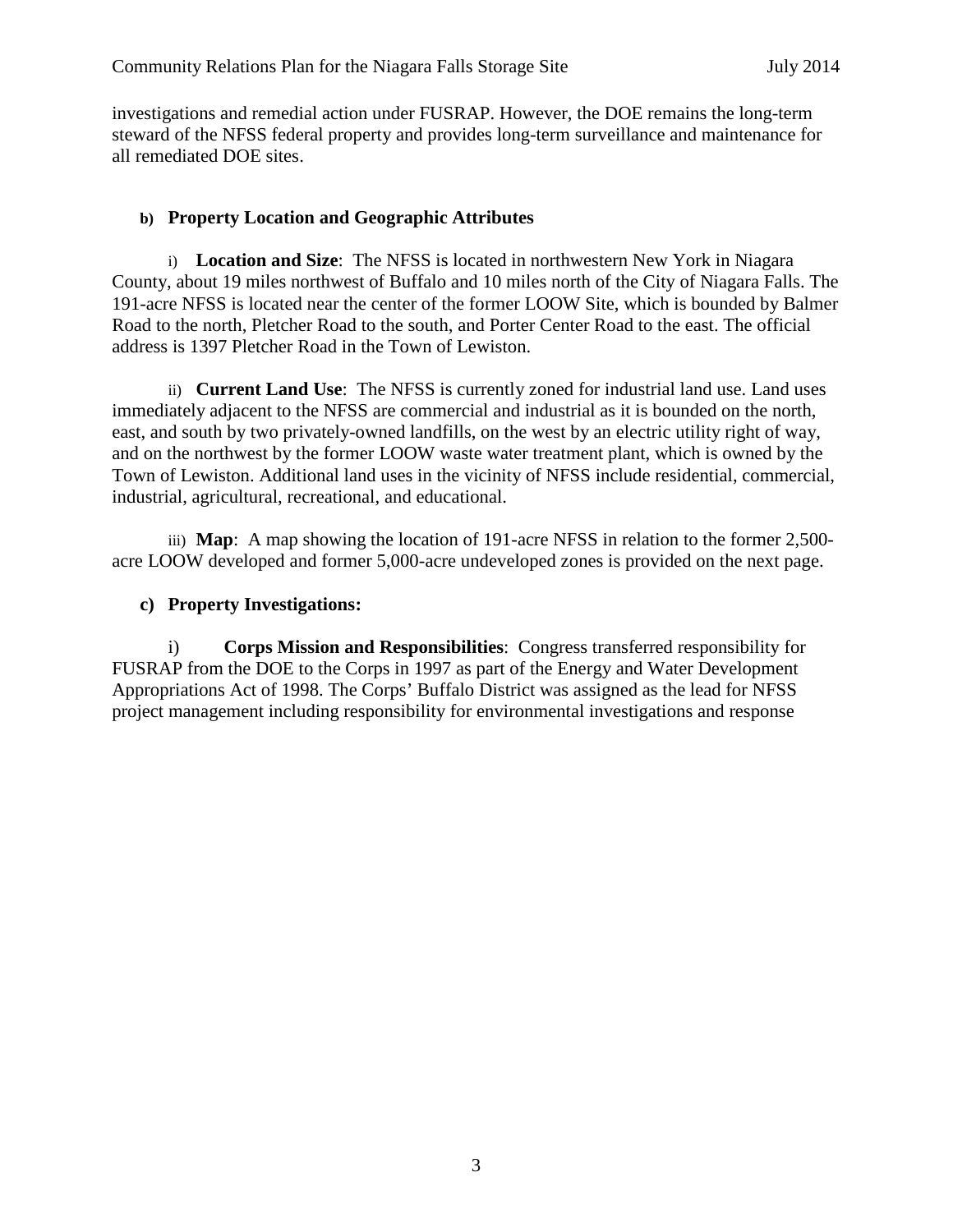authorized under FUSRAP. The Buffalo District continues to secure, maintain, and conduct environmental monitoring activities at the NFSS.



Figure 1: Location of the former LOOW Site developed and undeveloped zones, current NFSS boundaries and open vicinity properties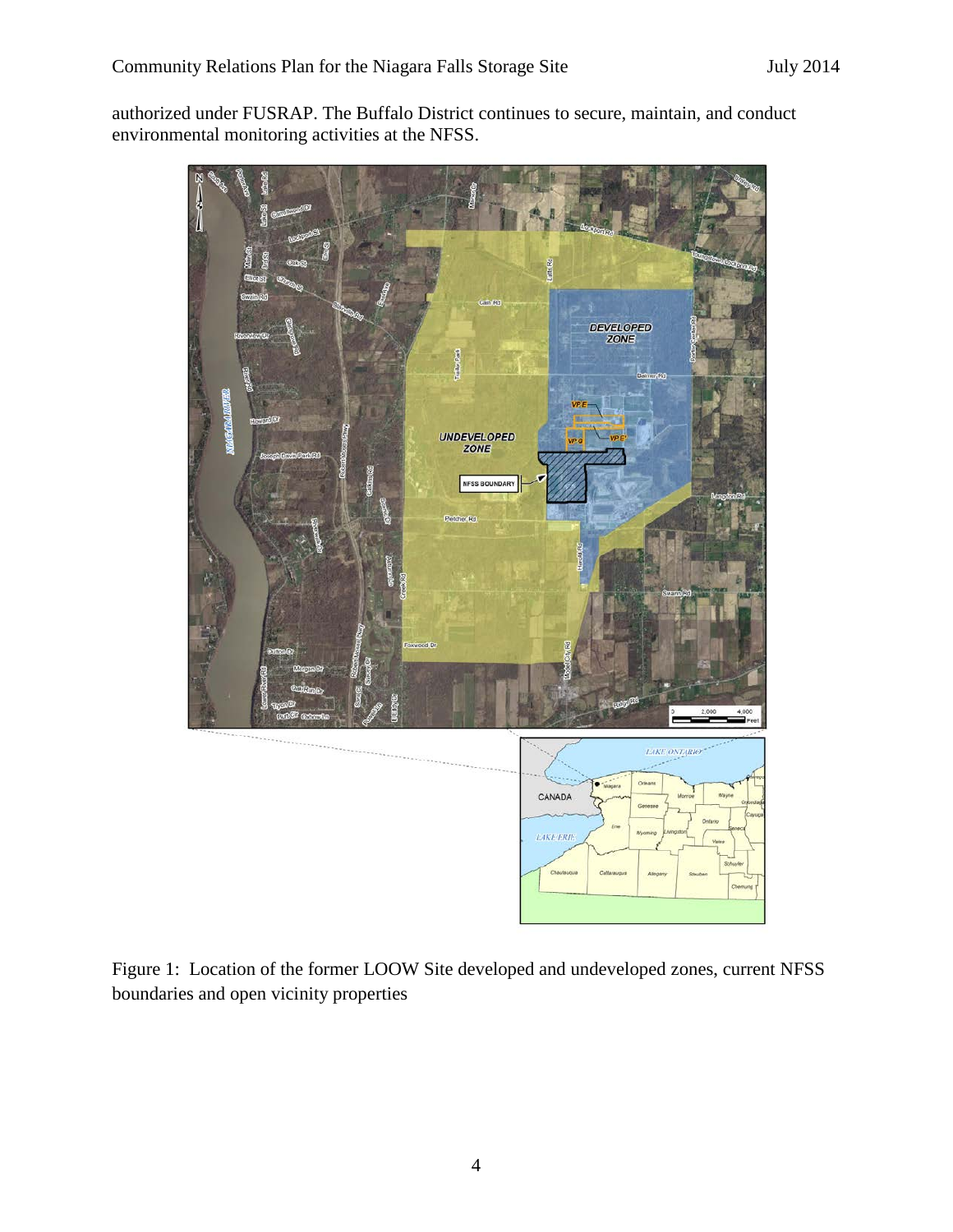Additionally, the Corps is responsible for environmental investigations and response at three open VPs, designated as VP-E, E-Prime, and G, which are located on an adjacent private parcel owned by CWM Chemical Services, LLC. These open VPs were impacted by MED/AEC, however not all portions of the properties were accessible for investigation by the DOE. The Corps will investigate these VPs once all areas are accessible for investigation and sufficient funding is available such that investigation at the VPs can proceed without negatively impacting the schedule for the NFSS.

The Corps is required by law to conduct FUSRAP investigations in accordance with CERCLA and the NCP. A chart outlining the CERCLA Process along with an explanation of each phase is provided below.



CERCLA Process

\*The NFSS is currently in the feasibility study phase of the CERCLA process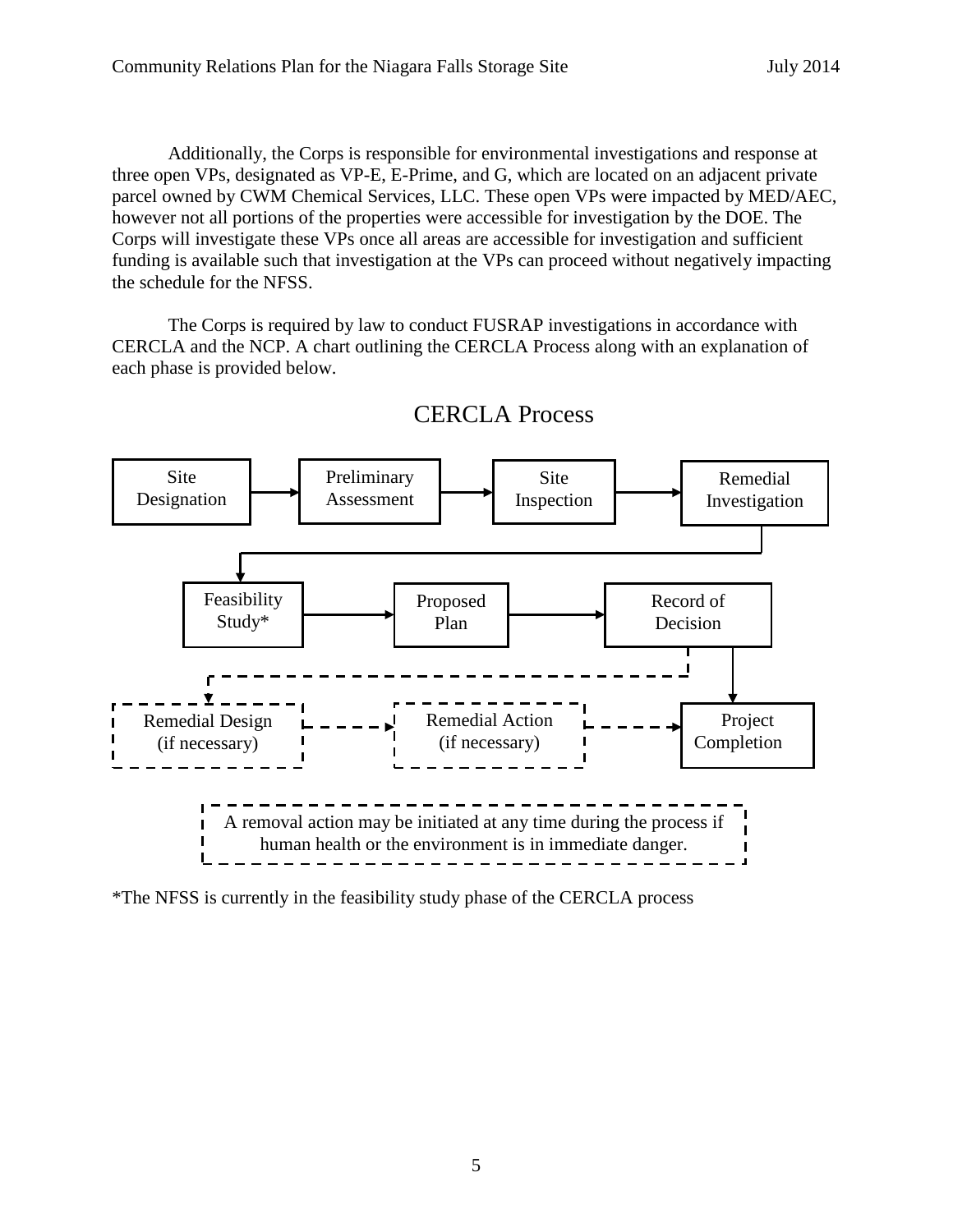Preliminary Assessment/Site Inspection

• To determine whether environmental contamination from past federal activities on a site poses little or no threat to human health and the environment or if it does pose a threat, whether the threat requires further investigation.

Remedial Investigation

- To determine the nature and extent of contamination resulting from past federal activity.
- To evaluate impacts, fate and transport of contaminants through groundwater.
- To assess human health and/or ecological risks resulting from contaminants in the environment.

Feasibility Study

- To identify and evaluate potential remedial response alternatives and cleanup technologies.
- To conduct an initial screen of alternatives based on effectiveness, implementability and cost.
- To perform a detailed analysis and evaluation of each retained alternative based upon its: 1) Overall protection of human health and the environment;
	- 2) Compliance with Applicable or Relevant and Appropriate Requirements (ARARs);
	- 3) Long-term effectiveness and permanence;
	- 4) Reduction of toxicity, mobility, or volume;
	- 5) Short-term effectiveness;
	- 6) Implementability; and
	- 7) Cost.

Proposed Plan

- To document the lead agency's preferred remedial alternative
- To seek and consider comments from the federal and state agencies
- To seek and consider comments from the public through a mandatory 30-day public review period

Record of Decision

• To document the lead agency's selection of the remedial alternative based upon the remedial investigation, the feasibility study, and comments received from federal and state regulatory agencies and the public on the proposed plan.

Remedial Design (if necessary)

• Detailed designs, plans, specifications, and bid documents for conducting the remedial action are developed during this phase.

Remedial Action (if necessary)

• Upon approval of the remedial design, remedial action (the actual construction and implementation of the selected remedial alternative) is initiated. The remedial action is implemented until the remedial action objectives are achieved.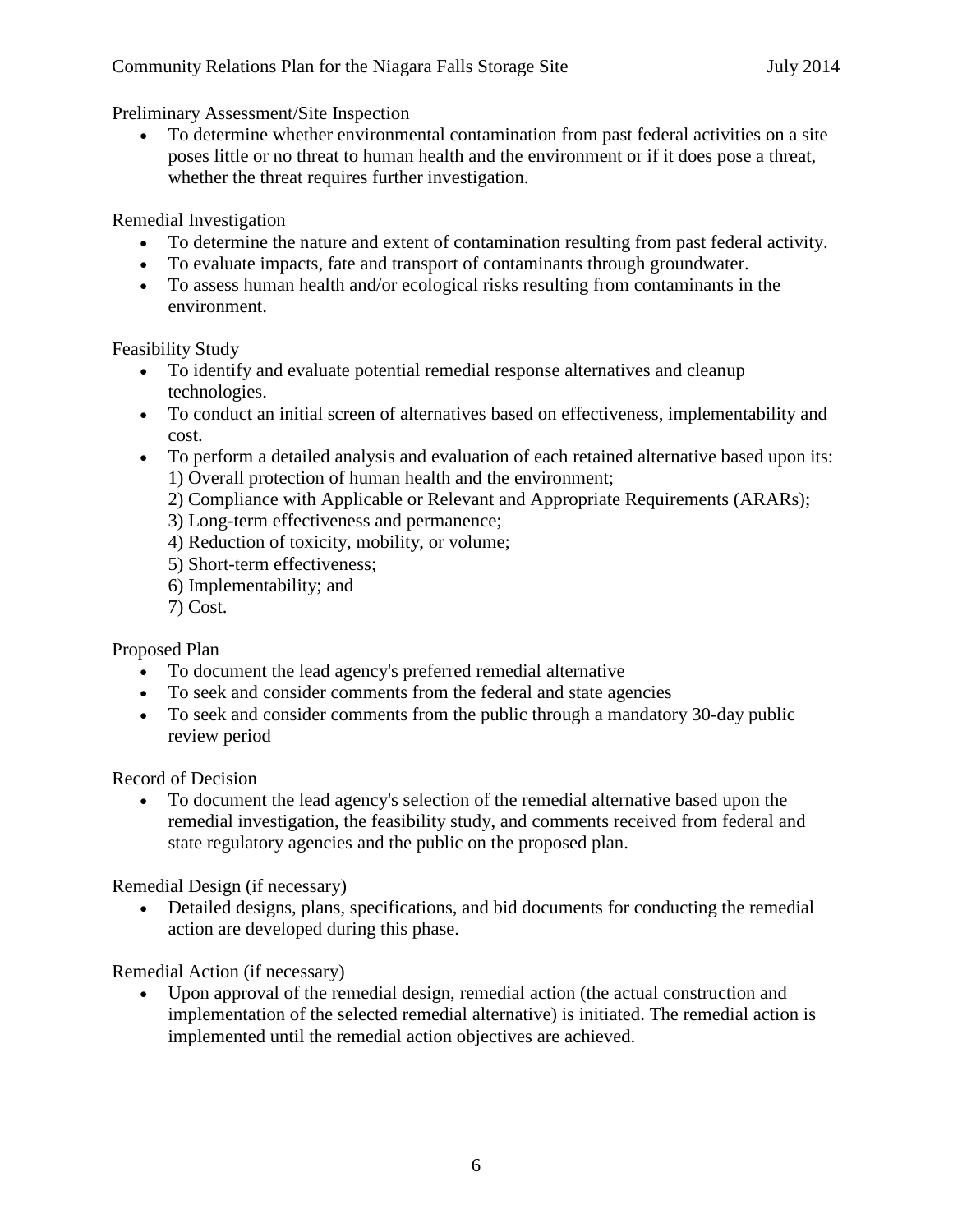#### Site Closeout

• Documents and demonstrates agreement from both the executing agency and regulatory agencies that the response action was completed in accordance with Record of Decision criteria and in compliance with CERCLA (1980), as amended, and the NCP.

#### Long-Term Management

In the NCP, if a remedial action is selected that results in hazardous substances, pollutants, or contaminants remaining at the site above levels that allow for unlimited use and unrestricted exposure, the lead agency shall review such action no less often than every five years after initiation of the selected remedial action; includes site monitoring, if necessary, to ensure the effectiveness of the response. Typically, FUSRAP CERCLA sites are turned over to the DOE two years after site completion and undergo DOE reviews every five years after implementation of the remedy to evaluate the continued protectiveness of the remedy.

**ii) Corps Activities**: The Corps continues to ensure the protection of human health and the environment from radiological and chemical contaminants on the NFSS property by maintaining the integrity of the IWCS and conducting other routine operations and maintenance activities at the site; site security measures to prevent access; and environmental monitoring of groundwater, streambed surface water and sediment, radon, and external gamma radiation dose to ensure contaminants are not leaving the site at unsafe levels. Findings are reported annually in the form of a technical memorandum.

The Corps released the FUSRAP Remedial Investigation (RI) Report for the NFSS in December 2007. This investigation was conducted to determine the nature (or type) and extent of contamination on the NFSS property. No direct sampling of IWCS contents was conducted by the Corps during the RI to ensure that the protectiveness of the IWCS clay cap was not compromised by drilling or other sampling methods. In addition to the IWCS, there are other areas of contamination to be addressed on the NFSS including contaminated site soils, groundwater, underground utilities, and other site features that may contain small amounts of residual contamination. The Corps received nearly 400 comments from the public regarding the RI Report for NFSS. In 2011, a RI Report Addendum was prepared to respond to those comments. The main focus of the RI Addendum was to further investigate the potential for offsite migration of groundwater contaminants along the northern, southern and western boundaries of the site and to assess the physical integrity of the IWCS and any conditions that would allow for the migration of contaminants outside of the IWCS boundaries.

The current step for the NFSS in the CERCLA process is the Feasibility Study (FS) to develop potential remedies (called remedial alternatives) which would be appropriate to mitigate potential future unacceptable risks from exposure to FUSRAP-related material.

To conduct the FS, the site was divided into three operable units (OUs): 1) the IWCS (waste material that the DOE placed in the disposal cell); 2) the Balance of Plant (BOP) which includes site soils, above ground structures, below ground pipelines, and streambed surface water and sediment; and 3) groundwater. Since the IWCS poses the greatest potential risk at the site if no action is taken (to include ceasing current maintenance of the clay cap) due to the more elevated level of radioactivity associated with its contents (compared to the other OUs) and since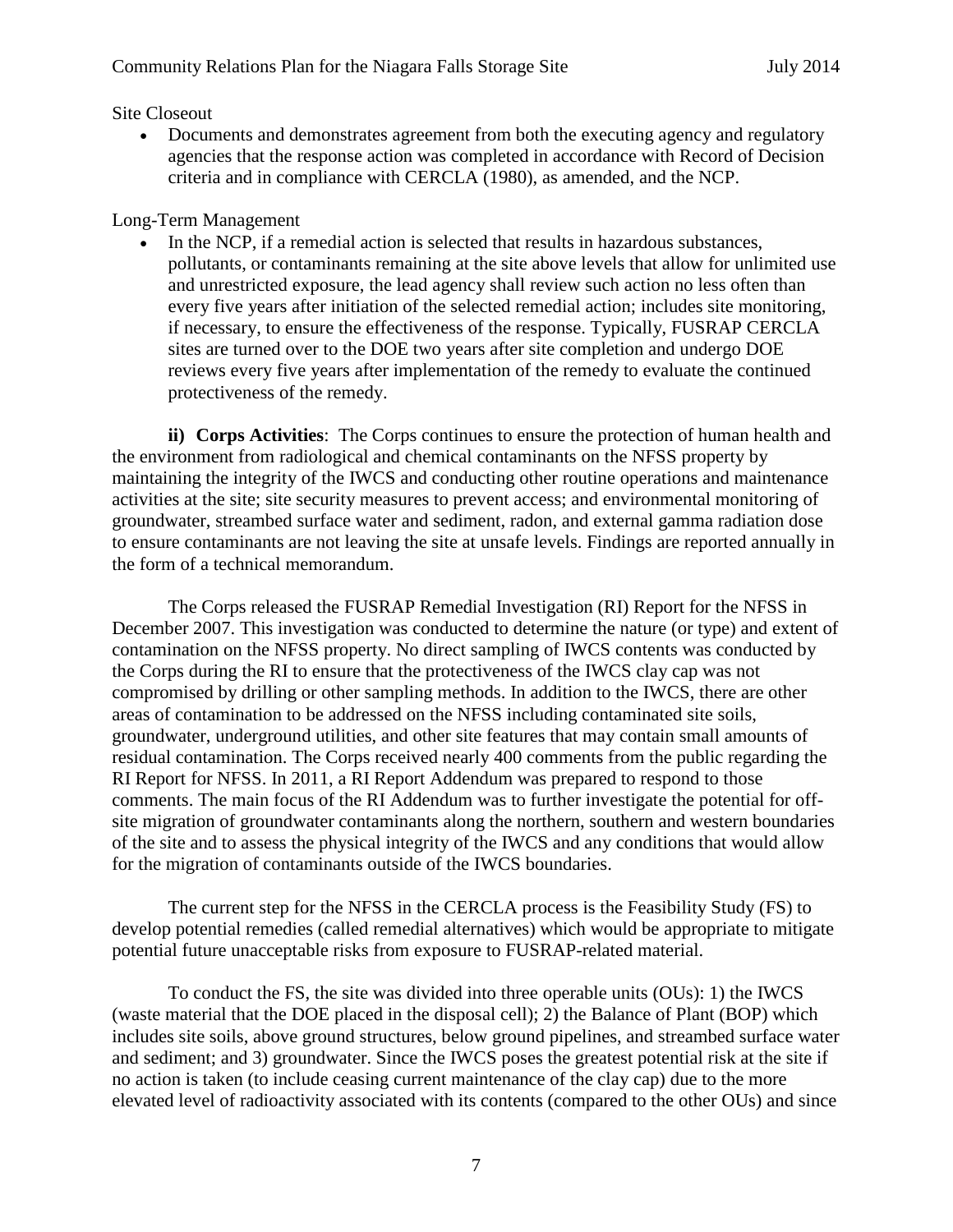the final remedy for the IWCS OU will impact decisions on the long-term remedies for the other OUs, the FS for the IWCS OU is being conducted first, followed by the FS for the BOP OU and the FS for the groundwater OU.

In 2011, the Corps began to create a series of technical memoranda for specific areas of the IWCS FS. The purpose of these technical memoranda is to provide the public with the opportunity to review and comment during the FS process as the Corps evaluates the range of information needed to develop and assess options for remediation of the IWCS. The technical memoranda cover the following topics:

- Waste Disposal Options and Fernald Lessons Learned (Released August 2011),
- Radon Assessment Technical Memorandum (Released January 2012),
- Potential Health Effects of Hypothetical Exposures to Contaminants from the IWCS (Released February 2012),
- Applicable or Relevant and Appropriate Requirements (To be released with the FS), and
- Remedial Alternatives Technologies Development and Screening (Released April 2013).

Community input regarding the technical memoranda will also be integrated into the development of the FS Report for the IWCS OU, which is scheduled to be issued to the public in 2015.

Additional investigation of the BOP OU was performed in 2012 and 2013 to support the detailed comparative evaluation of potential remedial alternatives for the BOP OU FS. The reports documenting the results from these investigations are posted on the NFSS website as they are completed. The FS for the BOP and Groundwater OUs will be delayed until after signing of the Record of Decision for the IWCS OU.

iii) **Identified Contaminants:** Contaminants identified under FUSRAP after the RI and risk assessment for NFSS in on-site soils include polycyclic aromatic hydrocarbons, poly chlorinated biphenyls, metals (including arsenic, boron, and lead), and pesticides; and the radionuclides: radium, thorium, uranium (and some decay products), as well as cesium. Radium-226 contributes to a majority of the risk on site. In groundwater, contaminants identified include chlorinated solvents (including tetrachloroethene and its degradation products), metals (including arsenic, boron, and lead), one semi-volatile organic carbon and isotopes of radium, thorium, uranium, as well as cesium. Uranium is the most widespread contaminant in groundwater across the site.

The primary radionuclides in the residues and wastes stored in the IWCS are radium (which generates radioactive radon gas), thorium, and, to a lesser extent, uranium. Historical DOE sampling data for the IWCS contents collected prior to placement of residues and wastes in the IWCS will be used to develop alternatives for the IWCS FS. 2011 Preliminary waste volumes for the IWCS at NFSS identify 4,030 cubic yards of high concentration radium K-65 residues, and 120,775 cubic yards of lower concentration radioactive residues, soils, wastes, and rubble, and an additional 248,100 cubic yards of contaminated soils resulting from prior remediation activities on the NFSS and adjacent VPs.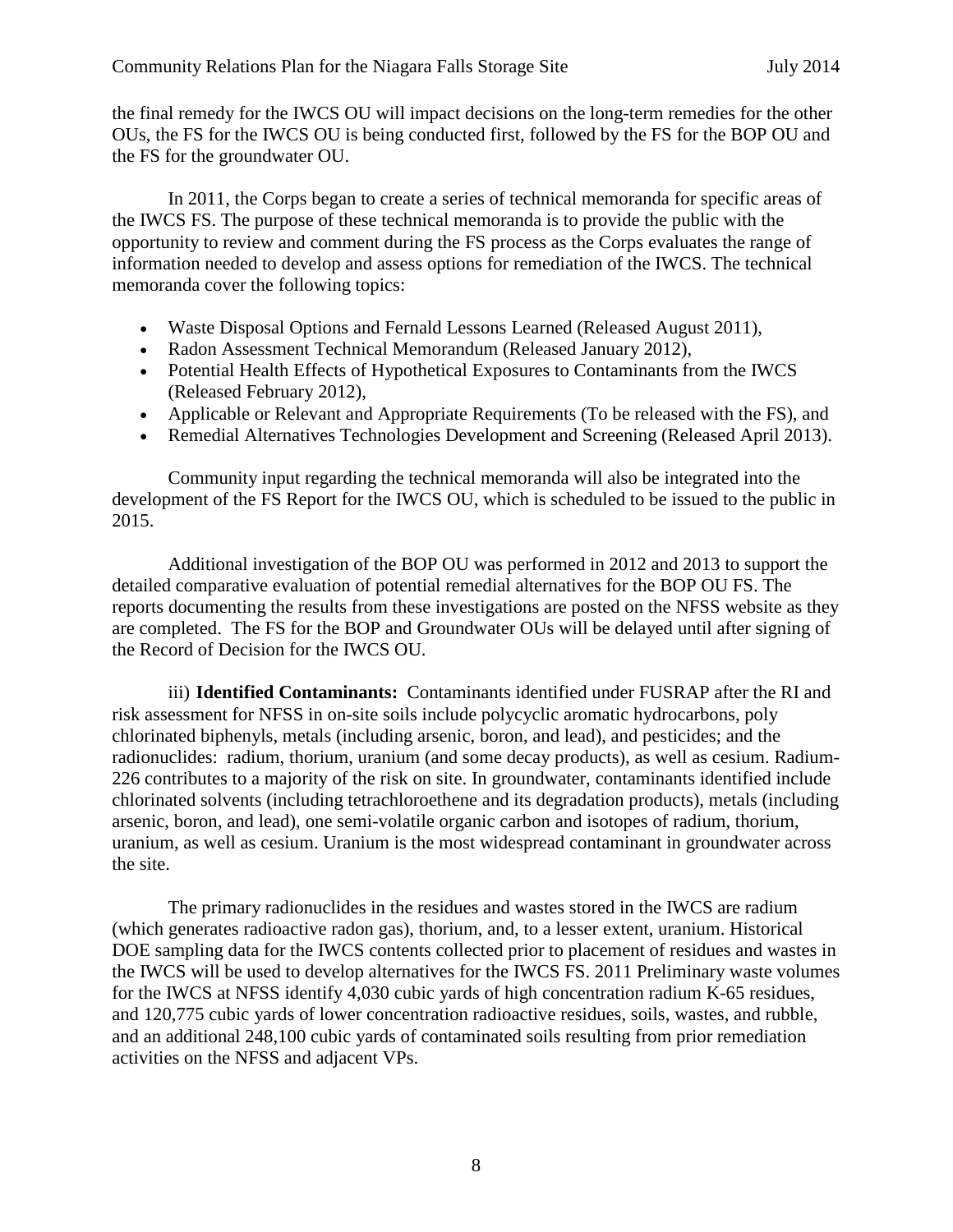iv) **Potential Risks**: Throughout the FUSRAP investigations at the NFSS, the Corps has not identified any imminent threat to human health or the environment resulting from exposure to radiological or chemical contaminants associated with past MED/AEC contamination. In September 2008, the New York State Department of Health (NYSDOH) released a health study for areas near the former LOOW and NFSS in the towns of Lewiston and Porter. More information about the scope of this study and its findings can be found at [www.health.state.ny.us/press/releases/2008/2008-09-16\\_lewiston\\_cancer\\_study.htm](http://www.health.state.ny.us/press/releases/2008/2008-09-16_lewiston_cancer_study.htm)

Chemical and radiological contamination on the NFSS has, however, been found to require mitigation since it may present long-term human health risks for any potential future users of the site who could come into repeated direct contact with site contaminants. Each FS will identify and evaluate remedial alternatives to address this potential for long-term risk at the site.

v) **Lead Agency Responsibilities:** The Corps is the lead agency for FUSRAP activities on the NFSS. The Corps conducts its investigations in consultation with the U.S. Environmental Protection Agency (EPA), the U.S. Department of Energy's (DOE's) Office of Legacy Management, the New York State (NYS) Department of Environmental Conservation (DEC), the NYSDOH, and the Niagara County DOH. The U.S. Department of Labor manages the Energy Employees Occupational Illness Compensation Program, which provides compensation for former workers that become ill as a result of work performed at such sites. Contact information for these agencies is provided in Appendix D.

#### 3) **Community Information**

a) **Community Profile:** The area around the NFSS is rural in nature and zoned for industrial land use, with mostly industrial land use immediately surrounding the site, along with surrounding agricultural and residential land use. The 2010 U.S. census indicates that 16,262 people live in the Town of Lewiston. The median income per household from the U.S. Census Bureau's, 2006-20[1](#page-12-0)0 American Community Survey is approximately \$57,936.<sup>1</sup> Town of Lewiston voters elect a supervisor every two years, and elect four town board members as legislators and town administrators for alternating four-year terms. Residents direct their questions and comments to the town clerk, who forwards them to the proper department or official.

The population for the Town of Porter in the [2](#page-12-1)010 U.S. census is  $6,771$ <sup>2</sup>. The median income per household from the U.S. Census Bureau's 2006-2010 American Community Survey was approximately \$60,387. Town of Porter voters elect a supervisor every two years and elect four town council members for staggered two-year terms.

Niagara County government includes a county legislative chairperson that is appointed by the county legislators every year. The members of the county legislature are elected to a twoyear term.

<span id="page-12-1"></span><span id="page-12-0"></span> $\frac{1}{2}$  [United States Census Bureau.](http://en.wikipedia.org/wiki/United_States_Census_Bureau) Retrieved on August 20, 2012.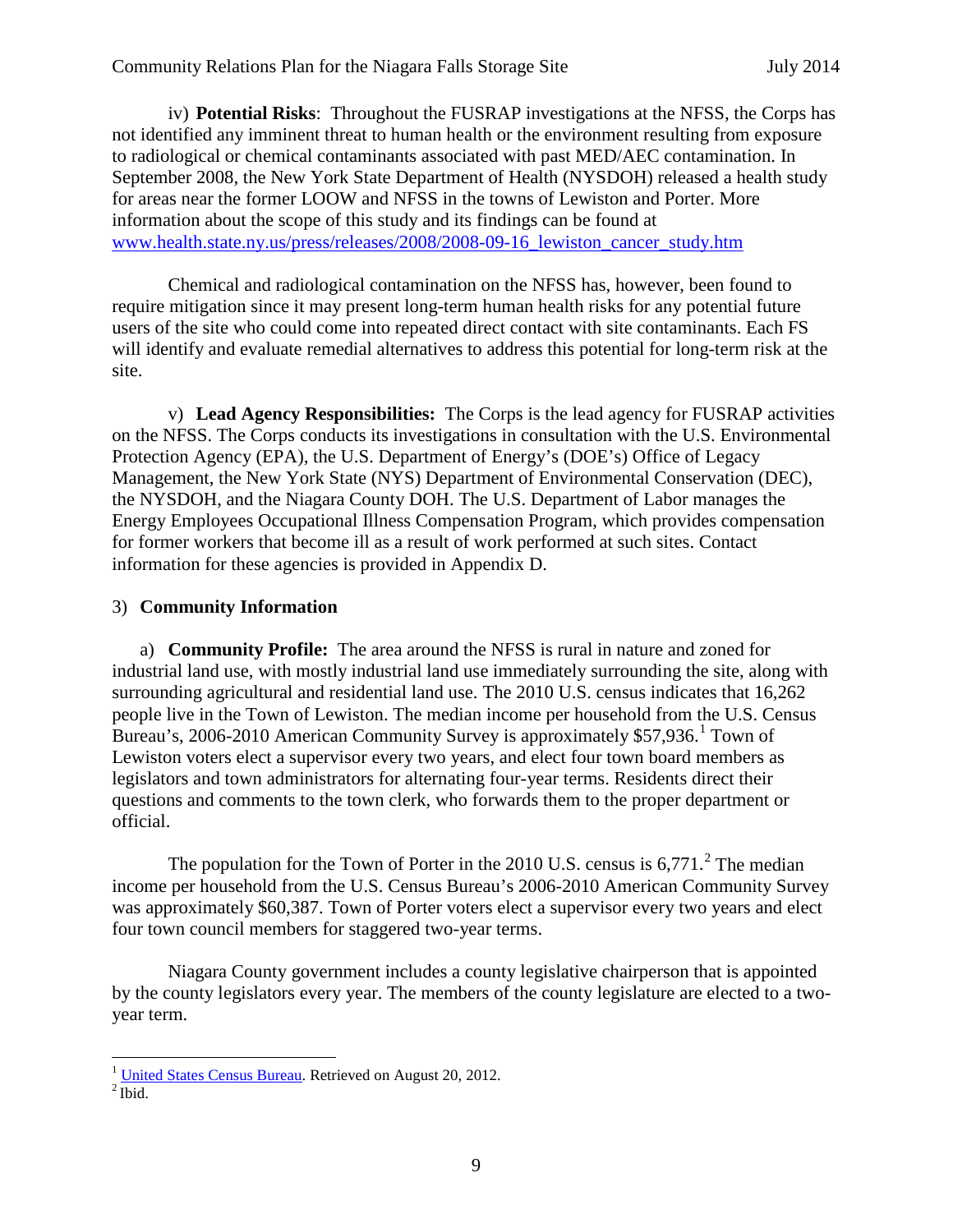b) **Community Perception:** Based on the Corps' interpretation of historical information including newspaper clips, correspondence, and input received from the community the community's perception of government activity in the Lewiston-Porter area is quite negative. The former LOOW Site property consisted mostly of family farms when the government purchased it through eminent domain in 1942. These farms were converted to industrial use in a very rural community. Government secrecy surrounding defense and MED/AEC operations at the LOOW and NFSS created and fueled widespread suspicion over the nature of the operations and possible impacts to the community. Some in the community have stated that the Corps is not being forthright in providing information regarding past government activities on the NFSS. Wartime necessity and past industrial waste management practices, now known to be hazardous to human health and the environment, contributed greatly to regional contamination problems and the resulting public outrage. The construction, integrity, and long-term fate of the IWCS on the NFSS is a major community concern.

c) **Community Perception of Regional Environmental Issues:** In addition to community concerns resulting from federal activities, the community has other regional environmental issues which are often linked, in the public's view, to the Corps' mission at the NFSS. The NFSS is located in Niagara County within 10 miles of the former Love Canal dump site which was the nation's first environmental crisis related to hazardous waste dumping and triggered the enactment of CERCLA and formation of the EPA Superfund Program. The investigation of the Love Canal draws links to past defense activities and past defense contractors in the local area.

d) **Community Perception Regarding Current Landowner Operations:** In addition to community mistrust regarding legacy and regional environmental issues, there remains a great deal of mistrust with government agencies over current landowner operations on NFSS and surrounding properties. There are concerns about continued private landfilling and hazardous waste disposal operations on the adjacent properties to the NFSS and the cumulative impacts of these operations on the community and the Lewiston-Porter School District campus. Concerns also include the impacts of these disposal operations on the adjacent properties and the nature and movement of contamination on the NFSS.

e) **Community Involvement History:** Immediately after taking over management of the NFSS, the Corps' Buffalo District began communicating with the public. Information sessions were held with the community in January 1998, May 1998, and March 1999. Presentations were given at these meetings to update the community regarding site investigation efforts.

During the March 1999 information session, a presentation was given regarding the establishment of a Restoration Advisory Board (RAB) for the former LOOW Site. The Corps formed a RAB and the first RAB meeting was held in June 1999. Eleven RAB meetings were held from June 1999 to March 2002. Meetings were open to the general public, included presentations provided by the Corps regarding LOOW and NFSS, and also included question and answer sessions on the agendas.

Due to the community's increasing dissatisfaction with the formal RAB format, a consultant was hired to conduct a situation assessment of the public process. Following the issuance of the consultant's report in 2002, a meeting was held between the Buffalo District, the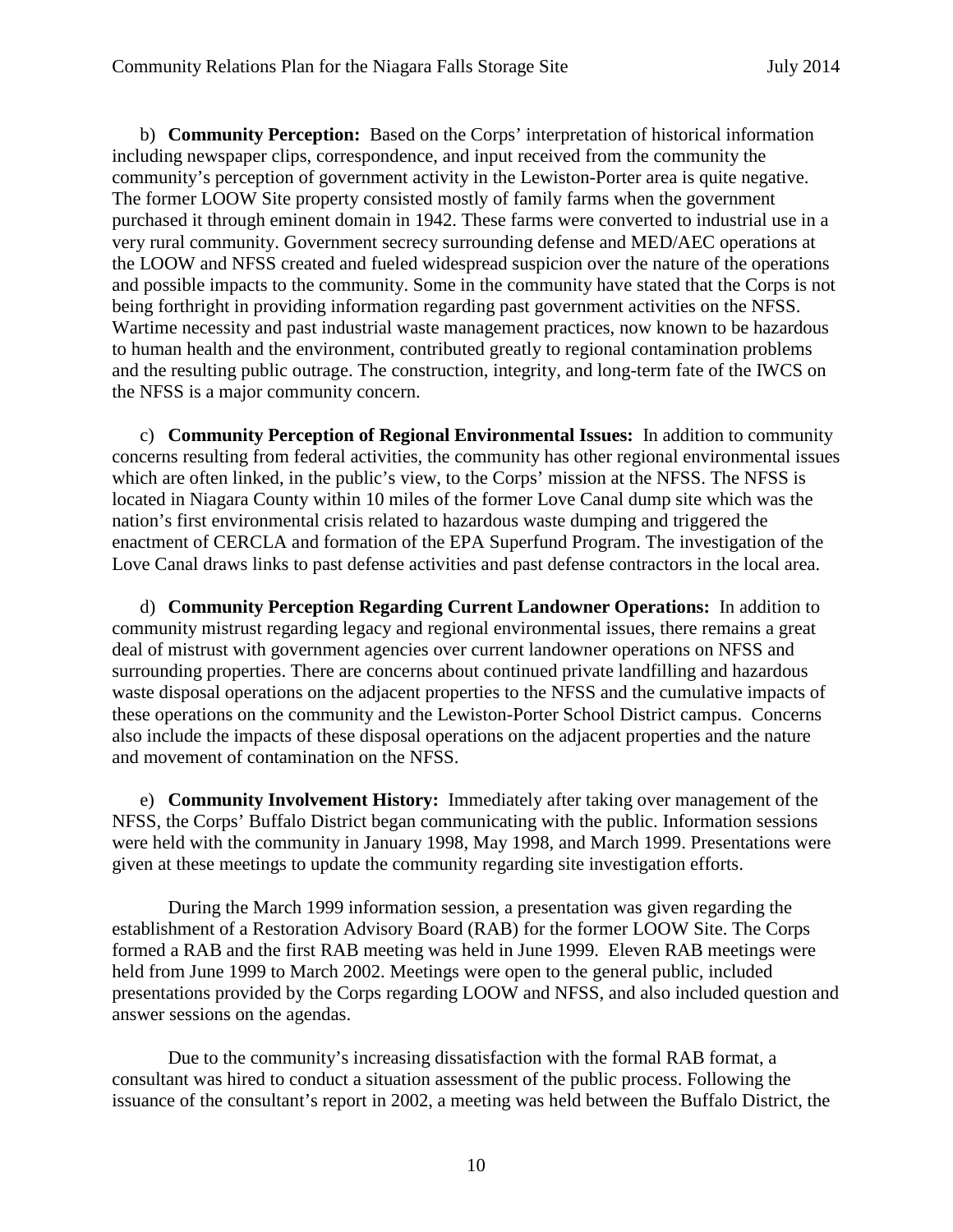community and community members of the LOOW RAB to discuss the report. In response to the communities expressed interests, the Buffalo District Commander relinquished Corps leadership, decision-making authority, and operation of the RAB for the LOOW project site. A group of community members and others were organized independent of the Buffalo District. As there was no process or guidance in the 1998 Engineer Technical Letter or regulatory requirements for "disestablishment" of a RAB, the Buffalo District participated in the community-based volunteer group as resources allowed and maintained a dialogue with the group from 2003 until 2007. The Buffalo District did not set the agendas for the group meetings, limit the scope of the topics discussed or addressed, or participate in the group's efforts on matters outside the LOOW Project.

Members of the community volunteer group known as the LOOW RAB disagree with the Corps about the history of the RAB. The Corps' position is that the LOOW RAB ceased to be an official RAB in 2002. The community believes that this position was not made clear to them at that time and that they were ultimately officially notified in a letter from the Corps in 2006. Members of the community volunteer group known as the LOOW RAB believe the RAB was illegally dissolved and should never have lost its official status.

Regardless of the disagreement over its official status, the group continued to meet and call themselves the LOOW RAB. During the period beginning in 2002, the community volunteer group known as the LOOW RAB formed a steering committee as well as a variety of subcommittees including: membership, technical, historical, outreach, advocacy, and a separate committee to address NFSS. The Corps provided administrative support to the group and Corps project staff contributed their technical expertise to the new community led committees as schedule and budget permitted. The Corps observed interest, discussion, and action by the group regarding environmental and health issues beyond the scope of the Corps authority and responsibility, and was not in a position to support these activities. In 2006 and 2007 the Corps presented status reports for NFSS and LOOW at the community-based volunteer group's annual meetings in October.

In 2008, the Corps reaffirmed that the LOOW RAB was not a DoD operated RAB in accordance with 32 CFR 202 and initiated an assessment as to whether the community was interested in forming a DoD RAB. Members of the community sought to have the existing RAB receive such recognition. The New York State Attorney General also wrote a letter to encourage the Corps to "reconsider your decision to dissolve and cease to recognize the LOOW RAB". In July 2008, the Buffalo District Commander met with members of the community to discuss his decision that the existing community volunteer group known as the LOOW RAB did not meet the criteria for an official DoD RAB and that there was not sufficient and sustained community interest in forming a DoD RAB. At that time, the community advocated for the hiring of an independent facilitator. The assessment of community interest in forming a DoD RAB for the former LOOW Site is conducted on a biennial schedule. The 2010 and 2012 assessments also determined that there is not sufficient and sustained community interest in forming a DoD RAB as such a DoD RAB only covers activities conducted under the DERP-FUDS program and not FUSRAP.

Information sessions were held with the community during May and September of 2008 regarding the NFSS RI Report.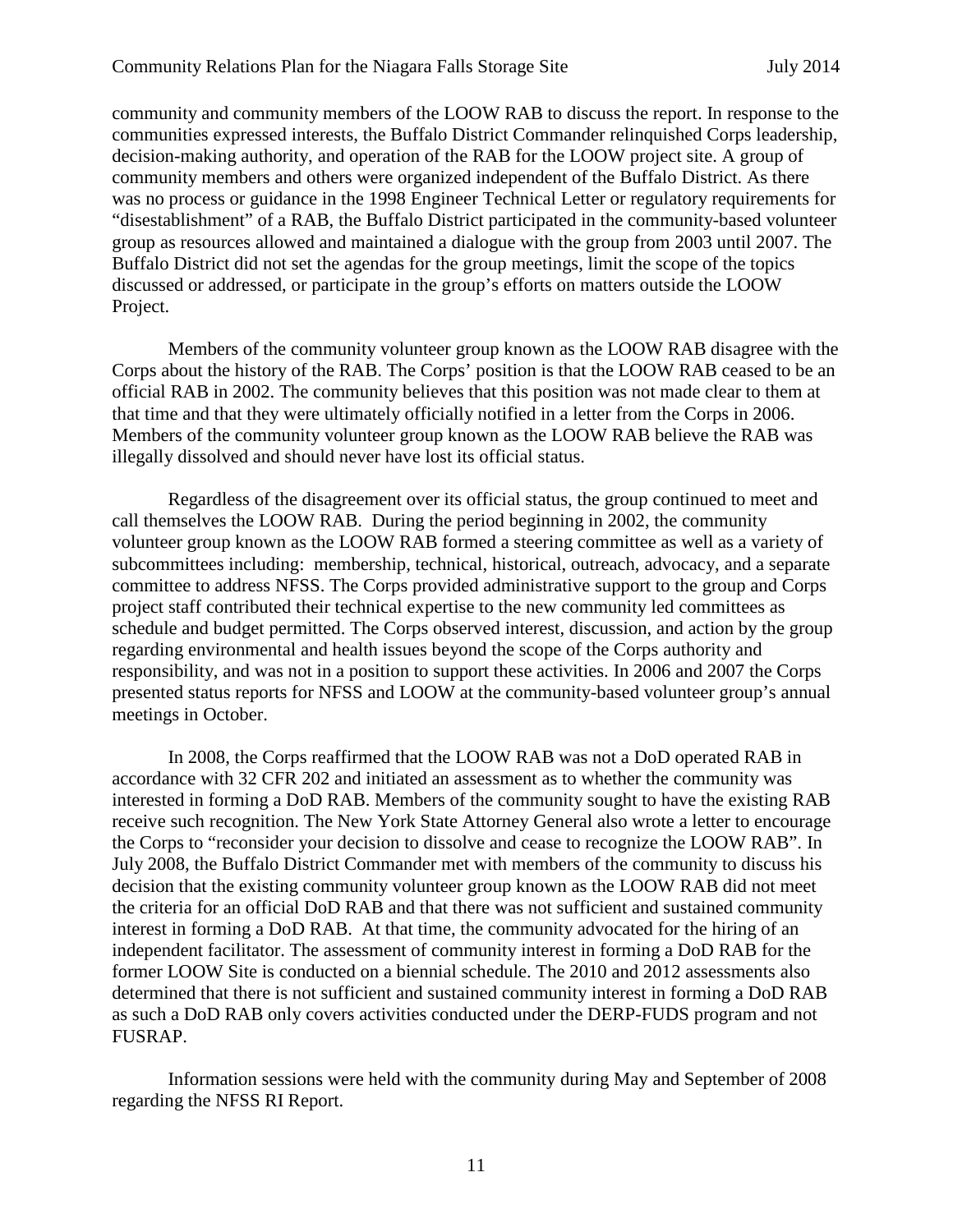In response to the public's desire for a technical facilitator, the Corps began a process of investigation and solicitation to hire a facilitator for the IWCS OU FS in summer 2010. The LOOW RAB steering committee invited the former chair of the Fernald Community Advisory Board to talk with area stakeholders about the process that DOE used to involve stakeholders at the Fernald facility near Cincinnati, Ohio. The Fernald Site included treatment and disposal of K-65 residues, similar to those stored at NFSS. The Corps consulted with individuals from the DOE that were involved in the Fernald public involvement process as well. A request for proposal was released in early 2011 and final selection and contracting with a technical facilitator was completed in May 2011. A great deal of stakeholder input was incorporated into the scope of work for the facilitator. The selection was made by the Corps based on a formal solicitation and evaluation process. The technical facilitator ultimately selected by the Corps was the same individual that facilitated the Fernald project. The technical facilitator's role is to serve as a liaison between the Corps and community members on technical issues associated with the preparation and development of the NFSS IWCS FS.

The Corps released a RI Addendum Report in April 2011. A public workshop was conducted on the RI Addendum in June 2011, during which the technical facilitator was introduced to the community.

During June and July of 2011, the technical facilitator worked with the Corps and key stakeholders in the community to identify a process for stakeholder participation in the technical memoranda to be released. At this time, many in the community were tired of the disagreement over the official status of the RAB. To help create a fresh start and improve cooperation in the community, some members of the steering committee of the community volunteer group known as the LOOW RAB and several other key stakeholders agreed to establish the LOOW Community Action Council (CAC). This new community organization recognized that it was not a formal Corps advisory board and was not sponsored by the Corps. The technical facilitator would support the LOOW CAC in understanding and providing input to the IWCS FS. The LOOW CAC identified that its scope would include other issues of importance on the former LOOW Site but that the technical facilitator would not be supporting that portion of their work.

The CAC meets regularly in open meetings to discuss the technical memoranda and related topics in order to provide organized community input to the efforts of the Corps. An Executive Committee helps to organize and direct the work of the CAC and membership is open to all. The technical facilitator helps to manage the group's mailing list and provides facilitation and administrative support. The CAC also maintains a website with all past information and current activities. The Corps attends these meetings as possible to ensure an ongoing dialogue with members of the community. The activities contained in this CRP reflect that process.

Some members of the community, including a few members of the community volunteer group known as the LOOW RAB were disappointed with the decision to establish the CAC and start fresh. In response, they created an additional community group, and adopted the name LOOW RAB. This group meets sporadically and maintains its own website. The technical facilitator has offered to attend these meetings as requested.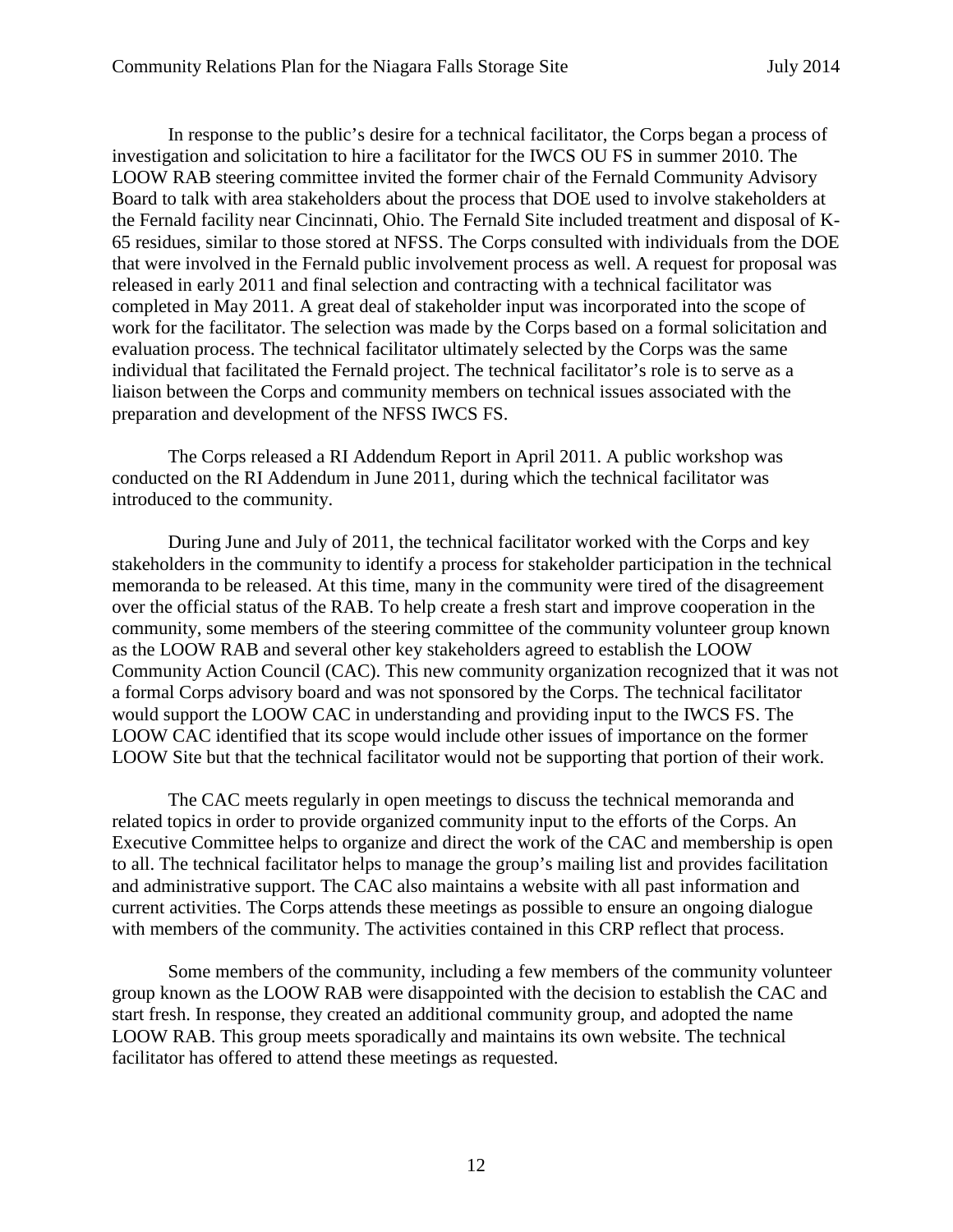The Corps committed to holding public workshops and outreach in conjunction with each of the technical memoranda and reports being produced as part of the FS process. The technical facilitator works closely with the Corps to design these workshops and provide facilitation support. The LOOW CAC, with support from the technical facilitator, is also working to provide input to the Corps on each of the workshops to help ensure understanding of the issues most important to the community, and suggest formats and organization that will best meet the needs of the community. The schedule for public workshops on the technical memoranda is outlined below. To provide a context for the Applicable, Relevant, and Appropriate Requirements Technical Memorandum, it was decided to delay the release of this Technical Memorandum until the release of the IWCS OU FS.

- Waste Disposal Options and Fernald Lessons Learned (Released August 2011)
	- Public workshop conducted on September 28, 2011
- Radon Assessment Technical Memorandum (Released January 2012)
	- Public workshop conducted on March 28, 2012
- Meteorological Data Evaluation Technical Report (Released January 2012) Public workshop conducted on March 28, 2012
- Potential Health Effects of Hypothetical Exposures to Contaminants from the IWCS (Released February 2012)
	- Public workshop conducted on March 28, 2012
- Applicable or Relevant and Appropriate Requirements (Currently scheduled to be release with the FS)
	- Public workshop 2015 with release of the FS
- Remedial Alternatives Technologies Development and Screening (Released April 2013)
	- Public workshop conducted June 2013

The LOOW CAC and many elected officials or their representatives were provided a tour of the NFSS during summer 2012.

f) **Key Community Concerns:** The Corps has had considerable communication with members of the community about their issues and concerns in regard to NFSS since 1998 when they began to manage FUSRAP. The community has provided a wide range of input over time, and community concerns center around several major topics: 1) health-related concerns, 2) concerns related to the Corps' investigations into the extent of contamination on site including the potential for the spread of contamination from the site, and 3) the opportunity to participate and to provide meaningful input throughout the CERCLA process. The range and focus of these concerns as they have been expressed over time are summarized here. Many of these concerns are being addressed by ongoing effort and communication, and others will be further addressed by the processes planned in this CRP. No formal attempt has been made to quantify the extent of these concerns within the community; some concerns have been mentioned by only a few stakeholders while others are more widespread.

#### **Concern 1: Human Health**

- Many members of public fear the potential health impacts of nuclear radiation.
- Some have expressed concern that the site is causing cancer.
- There are health-related concerns for those living in close proximity to the site or attending the Lewiston Porter School System.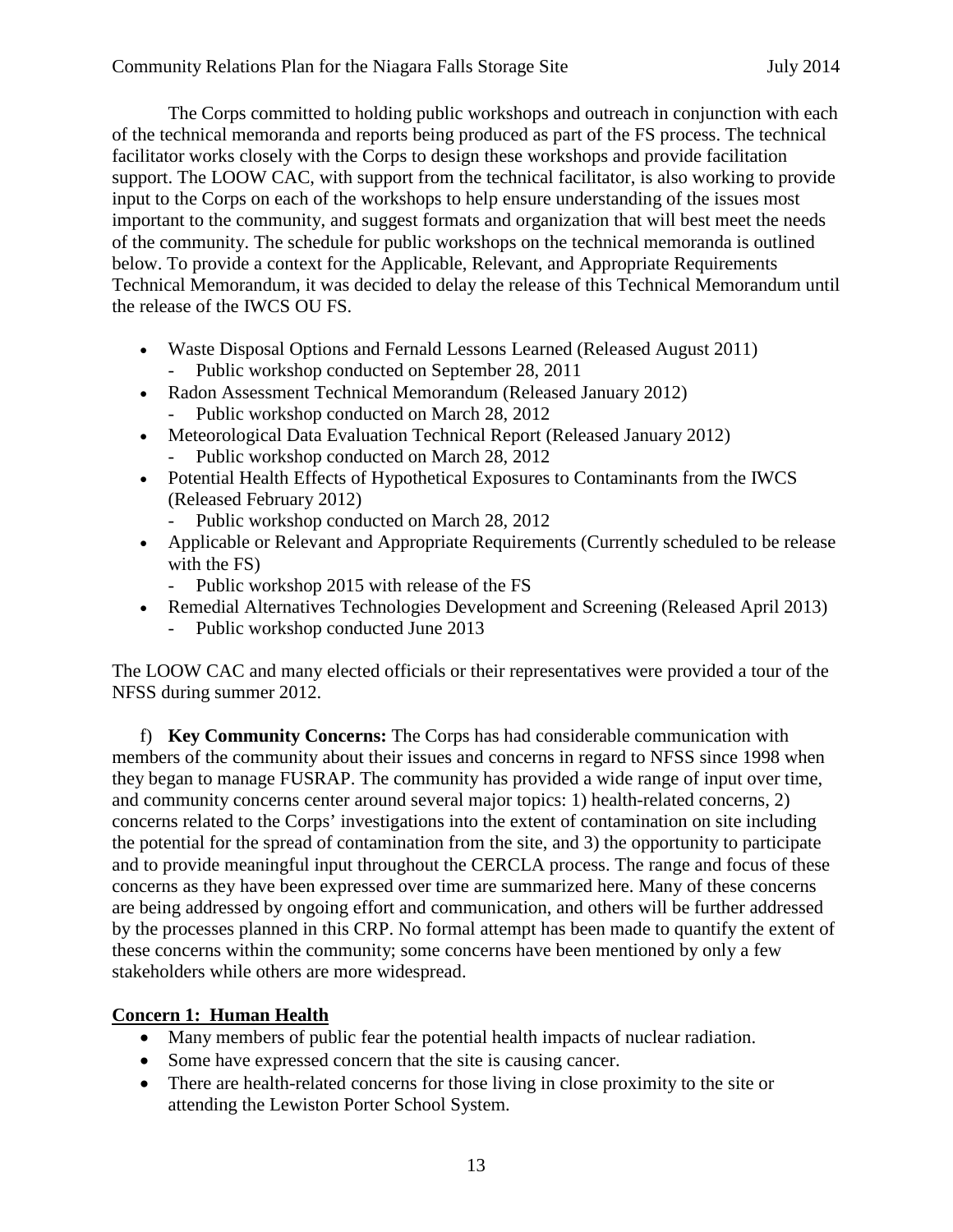• There are concerns for the health of those that work/worked on the NFSS and their eligibility for the US Department of Labor Energy Employees Occupational Illness Compensation Program.

#### **Concern 2: Investigation into the nature and extent of contamination including the potential for the spread of contamination from the site**

- Concern has been expressed from the community regarding the adequacy of the Corps' environmental surveillance plan for NFSS, especially the frequency and location of sampling.
- There is concern about contamination from the IWCS potentially moving through groundwater and surface water and ultimately into Lake Ontario.
- There is concern regarding the long-term protectiveness of IWCS.
- There is concern from the community regarding the potential spread of contamination from NFSS into the community, particularly to the Lew-Port Schools campus.
- There is concern that the IWCS has not been fully investigated.
- There is concern that residual pipelines on the site are potentially working as conduits for contamination leaking from the IWCS and leaving the site.
- There is concern that the Corps has pre-determined that all waste will be contained in the IWCS as a permanent solution.
- There is a strong concern that the highest risk materials will stay in the IWCS and a strong belief that the most hazardous residues must be taken off site to a safe long-term disposal facility.
- There is strong concern that ongoing federal budget constraints will mean that sufficient resources will not be made available to implement a safe remedy.
- There is concern that the Corps is not being fully transparent in sharing sampling results with the public.
- There is concern that the Corps is eliminating or changing data during its data validation process in a way that changes the understanding of real conditions at the site.

#### **Concern 3: Opportunity for the public to provide meaningful input throughout the process**

- There is significant concern that the Corps dissolved the initial formal RAB illegally and thus undermined constructive public input. Members of the CAC have moved beyond this dispute in an attempt to be more constructive. The community volunteer group known as the LOOW RAB continues to assert its desire for official status.
- Some people in the community seek to put community stakeholders on par with federal and state agency representatives with regard to timing and access to information.
- Some people have expressed a desire for a more collaborative process where the community is invited to work with the Corps and other agencies to mutually develop plans, protocols, objectives, interpret data and influence decisions.
- Some people have expressed a desire for the community to have joint access to all technical documentation and pre-approved and pre-final documentation, plans, and decisions.
- There is concern that the limitation of the technical facilitation process to the IWCS OU will prevent the community from acquiring information and providing input on other LOOW-related issues.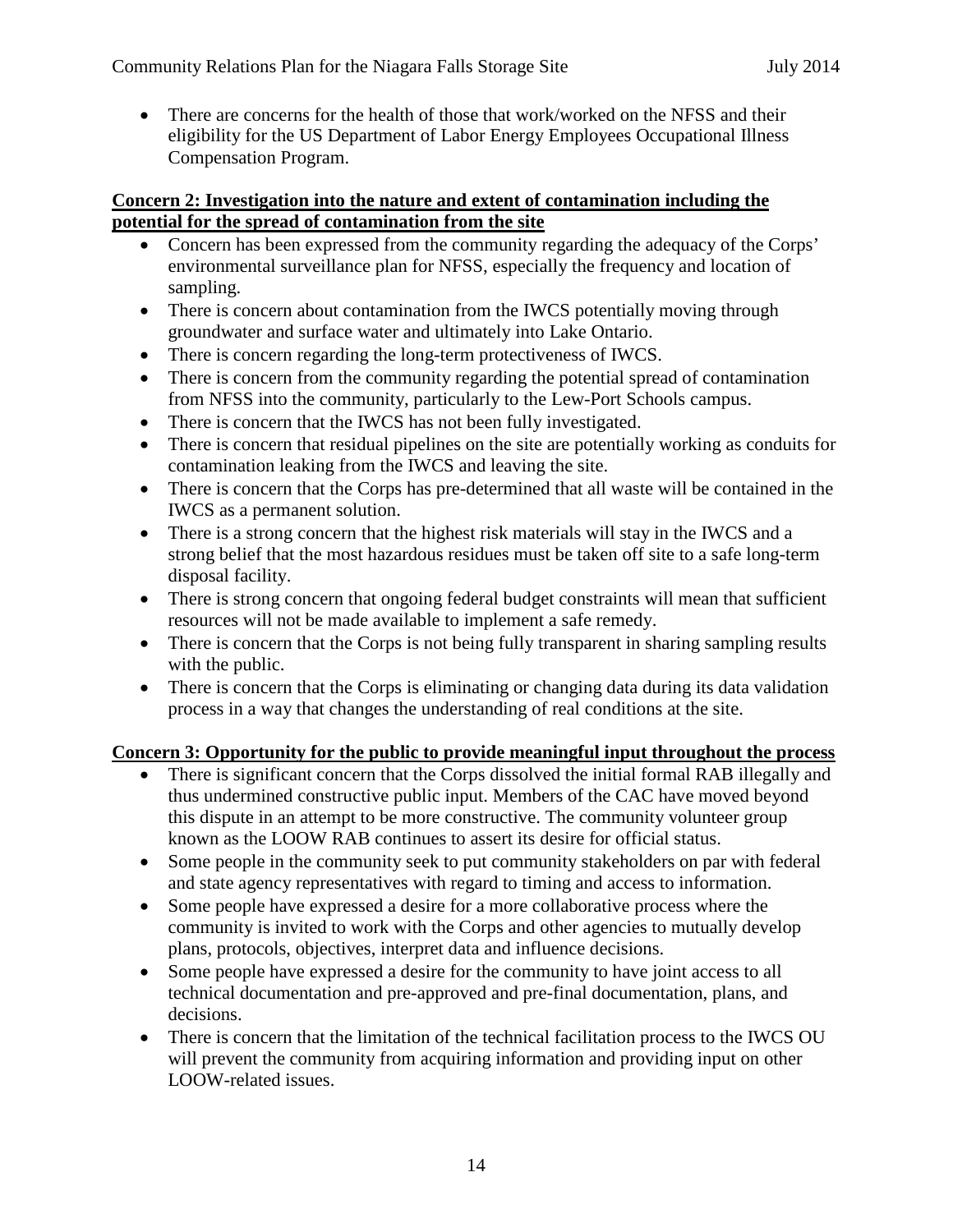- There is a concern that the Corps is making decisions for the site in a vacuum without concern for the welfare of those impacted.
- Some people in the community desire general meetings annually.
- Ready availability of records and access to information is a general desire in the community.
- Some people in the community expressed the desire to provide input on agendas for Corps meetings.
- Some people in the community expressed the desire to provide input on dates, times, locations and the duration of Corps meetings.
- Some people desire a discussion section and a section for posting of documents for the meetings on the Corps website.
- Some people expressed that information sessions do not allow for a two-way dialogue.
- Some people expressed the desire for an email after each meeting explaining what was accomplished at the meeting.
- Some people have expressed concern that the Corps meets in private with key stakeholders and does not share this information.

g) **Response to Community Concerns:** The Corps values the input received from the community and intends to continue to have meaningful discussions with the community. The Corps recognizes that members of the community have different informational needs. The goal of this plan and its implementation is to address the community's informational and participation needs to the extent allowed by law and within the agency's resources. The Buffalo District of the Corps does not provide draft copies of documents to any party outside the Corps for review nor does it release any data before undergoing validation.

The Corps has responded to many of the public concerns identified above in its conduct of the FS and public participation process. Most significantly, the Corps committed significant resources in hiring a technical facilitator and regularly attends LOOW CAC meetings. The Corps committed to developing technical memoranda and corresponding public workshops during the IWCS FS process to provide ongoing public input to key issues in the FS in advance of the formal FS report. The Corps has welcomed input at CAC meetings to provide input to the format and presentations at its public workshops, including providing "dry runs" of presentations and discussion of draft agendas. Corps workshops have been reformatted to allow more direct dialogue with the public and ensure that all public concerns are discussed. In addition, the Corps has provided all available historical reports and videos to the CAC for inclusion on their website.

In response to expressed community concerns regarding the extent of contamination on NFSS, additional investigations have been or are being performed. The report from a 2012 investigation BOP OU FS concluded that uranium contamination in groundwater south of the IWCS and in the vicinity of a groundwater monitoring well south and to the east from the IWCS across the Central Drainage Ditch is due to historic storage practices and to activities performed during the construction of the IWCS. Known potential pathways for off-site transport of groundwater contaminants were eliminated during the BOP field investigation by plugging all known former LOOW subsurface pipelines entering or exiting NFSS. Work plans were made available for additional field sampling to refine the extent of soil contamination during 2013 and the investigation is currently being performed.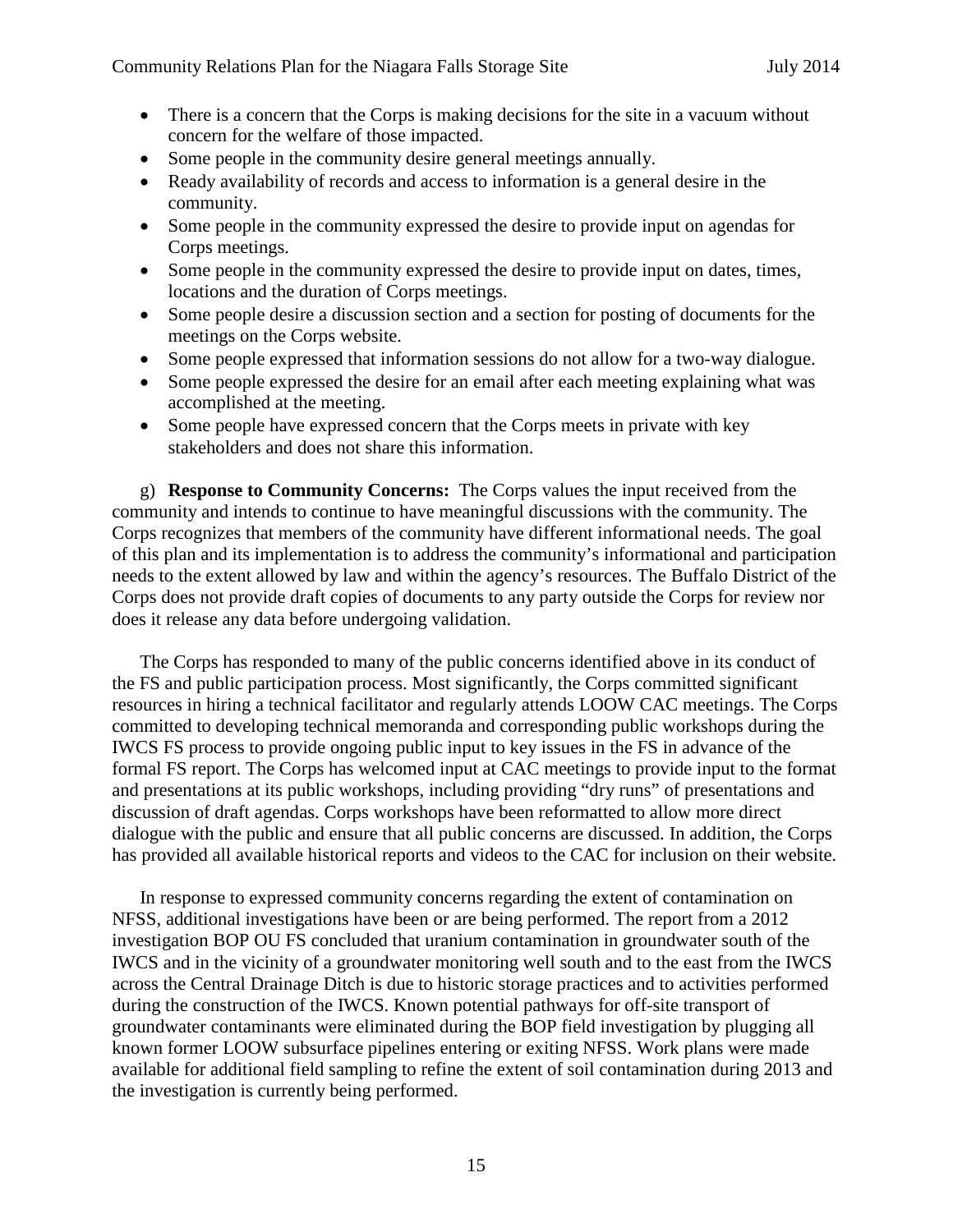h) **Summary of Communication Needs:** In recent years, the community has desired the ability to hold meaningful discussions with the Corps technical team, provide ongoing input to activities and decisions, provide input into the agendas for meetings, and more access to historical documentation and data. Residents want to be kept informed regarding all current and proposed investigations and activities at the site, the impact of these activities on the surrounding community, and any potential impacts to human health or the environment caused by conditions at the site. Many of these needs are already being addressed through the implementation of this plan. In keeping with existing practice and based on community input, the Corps will continue to hold meetings with the public during the week at night unless significant community input suggests otherwise.

#### **4) Community Relations Program**

a) **Approach/Plan:** The Corps is committed to informing and involving the public as it moves through the CERCLA process for the NFSS. The Corps has established the following overall goals for the community relations program that will attempt to address the expressed concerns of the community. The Corps will:

- Foster and maintain a climate of understanding and trust between the public and the Corps;
- Ensure that the public understands that protection of human health and the environment is the paramount concern at the NFSS;
- Encourage and enable all interested members of the public to be involved and provide input;
- Foster opportunities for genuine dialogue regarding issues of importance to the community;
- Prepare information and provide opportunities for the public to fully understand, ask questions about, and provide input on the complex technical issues involved in decisionmaking for remediation of the NFSS;
- Listen carefully to what the public expresses;
- Identify and act responsively on public concerns; and
- Allow for flexible planning to enable public comments or concerns to be considered during decision-making and prior to execution of actions.

The Corps' community relations goals and needs will be considered and balanced with the project's technical and scientific requirements as well as limitations on funding, staffing, and legal and contracting actions. The Corps will focus its community involvement efforts on getting public input on the issues that are most important to community members and organizations and critical to achieving a long-term remedy for the IWCS. The following plan was developed to address the complex needs of the feasibility study process and focuses on issues that have been identified as being important to the community.

**Concern 1:** Health-related concerns.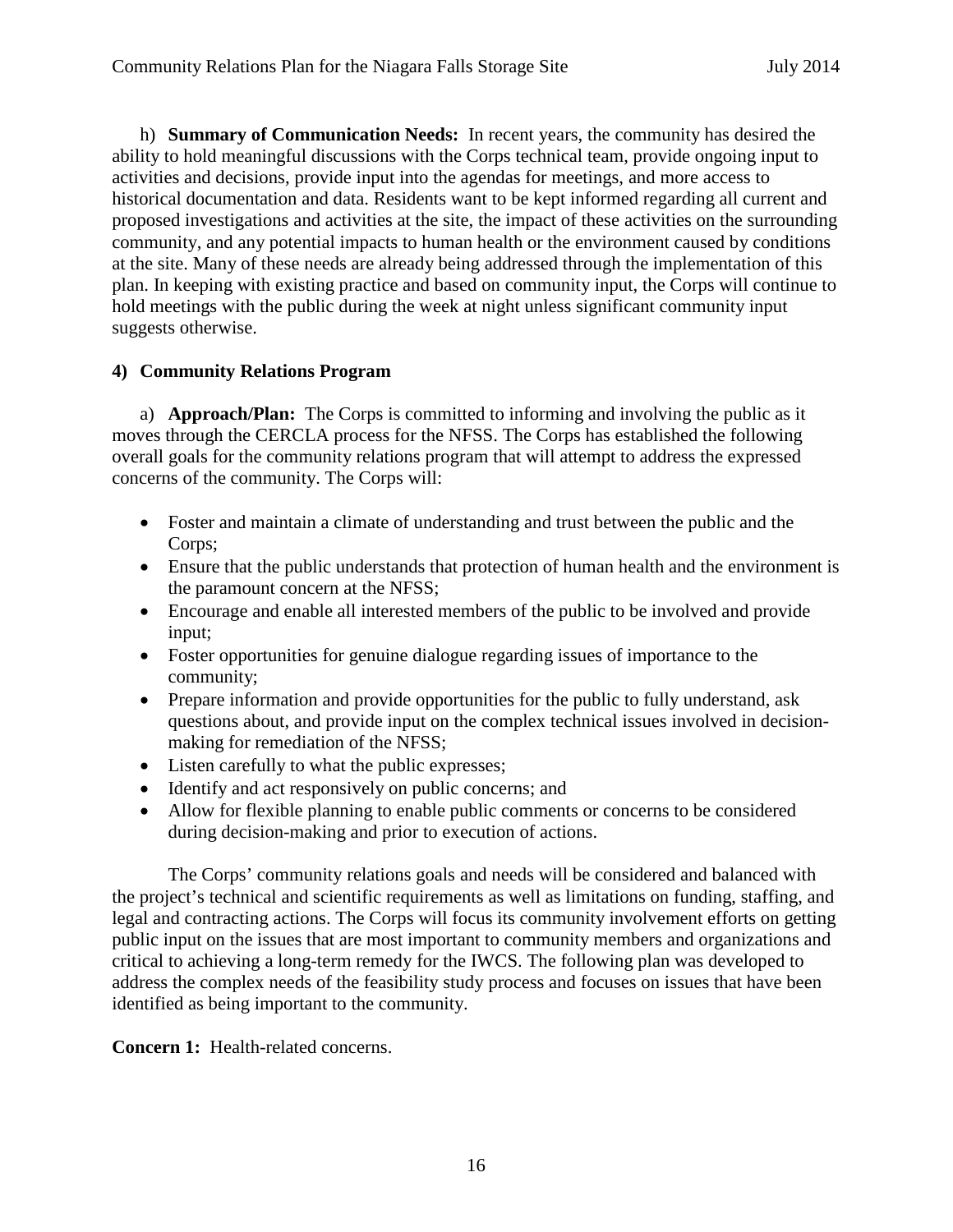Activity 1A: Representatives of federal, state, and local agencies will be kept aware of all projects and opportunities for public input. Representatives from the various agencies will be invited to participate during all public meetings, workshops or information sessions and to provide additional information and comments on reports issued for the NFSS.

- **Objective:** Provide the agencies with accurate project information so they can assess and convey potential health-related risks to constituencies.
- **Method:** Representatives from the EPA, NYSDEC, NYSDOH, and the Niagara County DOH are identified in Appendices B and D. Representatives of these agencies are on the Corps postal mailing list and electronic mailing list. Corps staff maintains ongoing interaction with key staff from these agencies.
- **Timing:** The Corps will engage the agencies as necessary to discuss project progress. The Corps currently distributes meeting invitations by postal mail and electronic mail to all interested agency representatives.

**Activity 1B:** The Department of Energy initiated a worker's compensation program that was researched by the National Institute for Occupational Safety and Health, and is administered by the Department of Labor. The Corps will inform the Department of Labor of any upcoming discussion workshops with the public and offer them the opportunity to attend and be available to provide information to those needing it at the time.

- **Objective:** Provide the public with a resource for information regarding the compensation program.
- **Method:** Mr. David SanLorenzo is the manager of the New York Resource Center for the Energy Employees Occupational Illness Compensation Program, 600 North Bailey, Suite 2A, Amherst, NY 14226. Inquiries or claims may be made by calling (716) 832- 6200 or toll free (800) 941-3943.
- **Timing:** Mr. David SanLorenzo and the caseworkers at the resource center are aware of the NFSS past activities under the MED and AEC. Calls to the Corps regarding this program will be referred to the New York Resource Center for Energy Employees Illness Compensation Program as they come in.

**Concern 2:** Concerns related to the Corps' investigations into the extent of contamination on site including the potential for the spread of contamination from the site.

**Activity 2A:** Work directly with the community to build an understanding of the nature and extent of contamination and seek input from the community throughout the CERCLA process.

• **Objective:** Directly inform the public as to any further investigations and respond to questions concerning investigations, to ensure input is received and considered during the FS.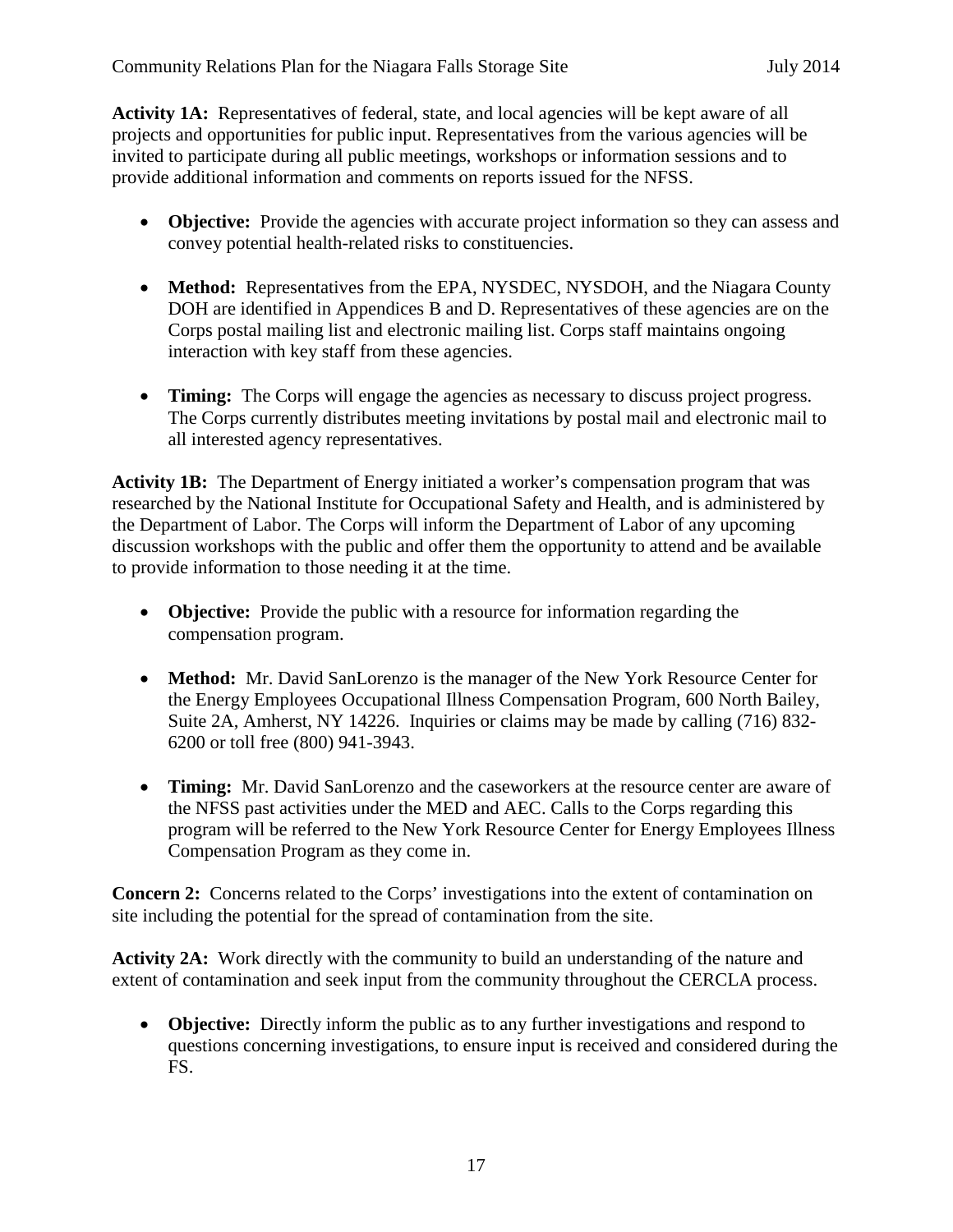- **Method:** Implement all the activities identified in Concern 3.
- **Timing:** The Corps will engage the community on an ongoing basis throughout the projects on the NFSS.

#### **Activity 2B**: NFSS Environmental Surveillance Program

- **Objective:** Maintain the environmental surveillance at the NFSS to ensure the protection of human health and the environment. Work directly with the community to build an understanding of the environmental surveillance program. The Corps has over 30 years of environmental surveillance data for the NFSS which indicates that the IWCS is performing as designed and that human health and the environment are being protected from exposure that could potentially be caused by the material stored within the IWCS.
- **Method:** Results are provided to the community in an environmental surveillance technical memorandum and discussed at other public meetings and workshops. The Corps and technical facilitator will work to answer any public questions on these issues and ensure that information reaches those who desire it.
- **Timing:** The environmental surveillance technical memorandum is released annually. It is distributed to those listed in the appendices to this document and is made available to the community by placement on the Buffalo District website. A "*News from the Corps"* is also sent to those on the electronic mailing list to make them aware of the document's availability.

#### **Activity 2C:** Site Inspection of Lewiston-Porter School District Property

- **Objective:** The purpose of assessing the Lewiston-Porter Central School District property was to collect and analyze environmental samples for radiological constituents related to Manhattan Engineer District (MED) activities and to determine the need for further action by the Corps, under FUSRAP, to ensure the protection of human health and the environment. The site inspection concluded that there are no radiological concerns on the Lewiston-Porter Central School District property resulting from any past MED/AEC activity in its vicinity.
- **Method:** Samples were taken along the south west drainage ditch and of mounded material located east of the soccer field on the Lewiston Porter Central School District property, in August 2010, to determine the potential for impacts from past FUSRAP activities. Sample locations were targeted (biased) towards areas most likely to be impacted based on previous site investigations, aerial photographs, or topography (drainage).
- **Timing:** The report was released in the spring of 2011 and a presentation was provided to the Lewiston-Porter Central School District Board of Education.

**Activity 2D:** NFSS BOP OU Field Investigation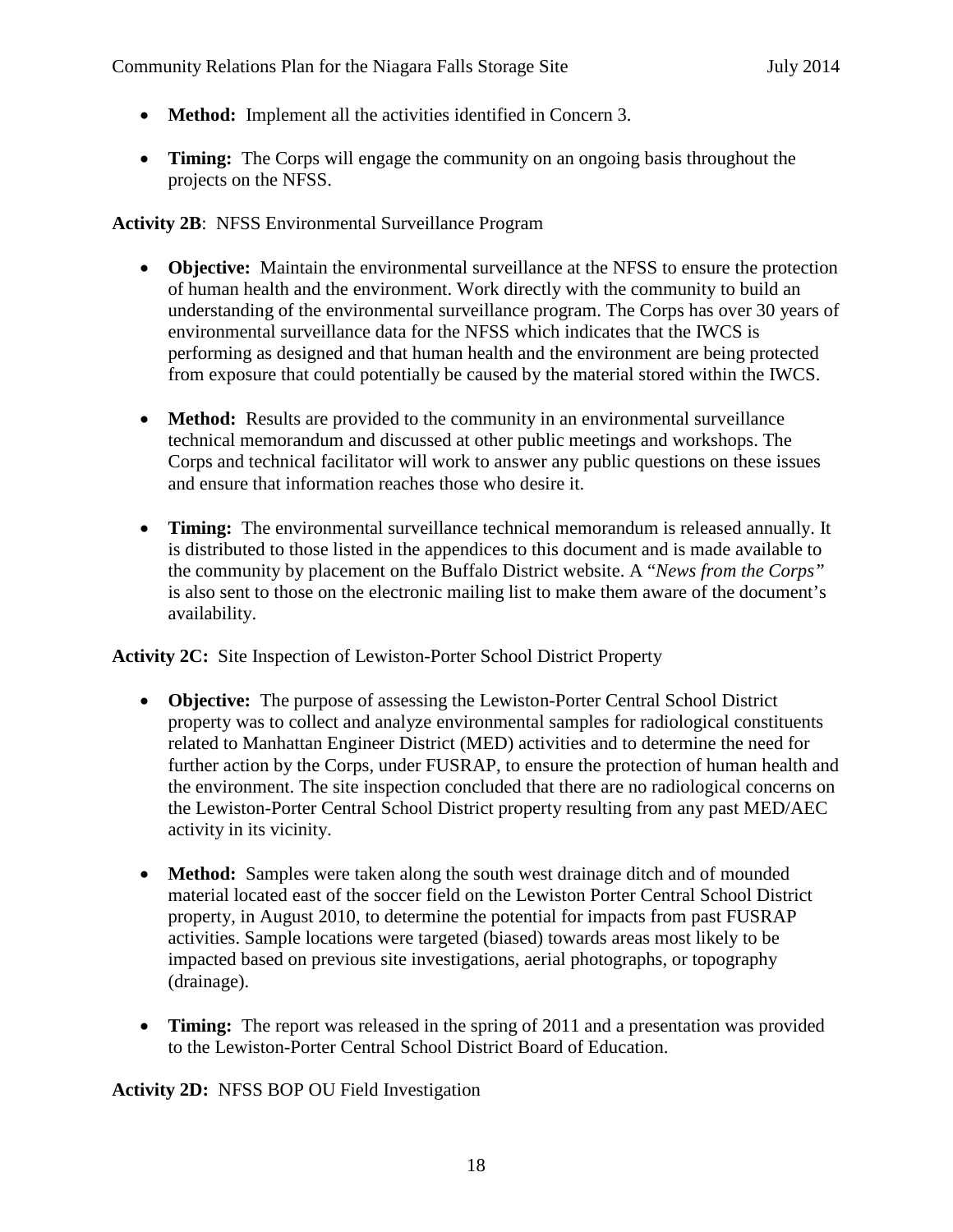- **Objective:** This 2012-2013 investigation delineated groundwater contaminationconcluded the source of increasing uranium concentrations in groundwater in Well OW11B was from historic storage practices and activities performed during the construction of the IWCS, eliminated potential preferential pathways for off-site migration of groundwater contaminants via pipelines, and eliminated the potential for migration of groundwater contamination along the 10 inch water line near the southeast corner of the IWCS.
- **Method:** The contract was awarded and the work plans were made available to the community for review and comment. The final report was made available on the web and a fact sheet was produced that summarized the investigation and the results. A presentation of the results was also provided to the LOOW CAC.
- **Timing:** The work plans were made available on the web, the work was performed, and the report and fact sheet were made available on the web during fall 2013.

**Activity 2E:** NFSS BOP Investigation to Refine the Extent of Soil Contamination

- **Objective:** This investigation will delineate soil contamination at 378 locations across NFSS, expose and evaluate the former LOOW sanitary sewer, perform a geophysical survey in the area south of the IWCS to identify the presence of buried structures.
- **Method:** The contract was awarded and the work plans for this investigation were made available to the community for review and comment.
- **Timing:** The work plans were made available on the web in October 2013.

**Concern 3:** Opportunity for the public to participate and to provide meaningful input throughout the CERCLA process.

**Activity 3A:** Activities of the Outreach Program Specialist

- **Objective:** Provide a primary liaison between the community and the Buffalo District, and to ensure prompt, accurate, and consistent responses and information dissemination about the site. In those instances where the Outreach Program Specialist may be unable to provide adequate information (such as on technical issues), inquiries will be directed to the appropriate contact.
- **Method:** will handle site inquiries and serve as a point of contact for community members.
- **Timing:** was designated as the Outreach Program Specialist for the site on November 11, 2007 and continues in that role.

**Activity 3B:** Activities of the technical facilitator.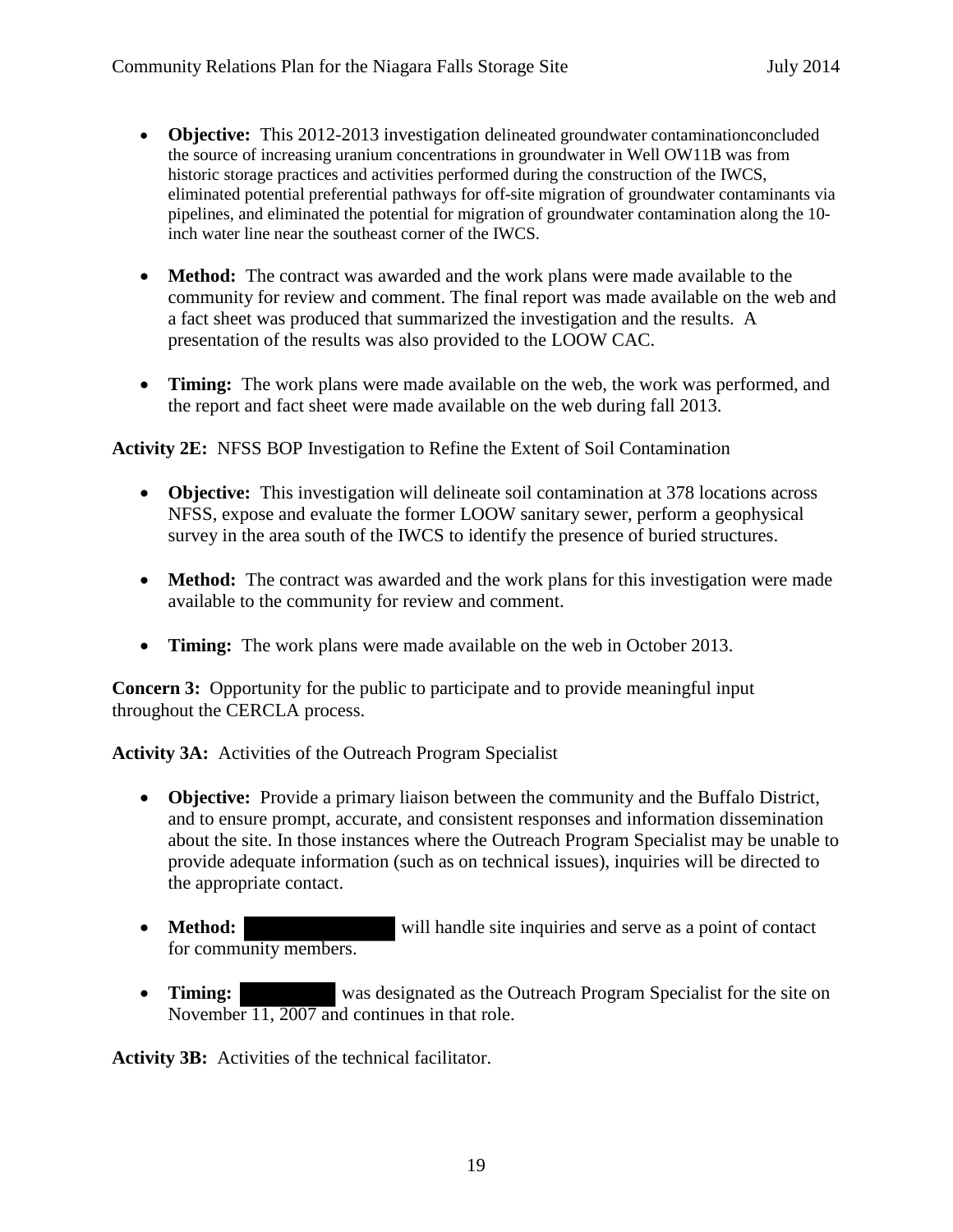- **Objective:** The technical facilitator will serve as a liaison between the Corps and community members on technical issues associated with the preparation and development of the five technical memoranda associated with the FS and the FS final report.
- **Method:** Doug Sarno of Forum Facilitation Group was hired as the technical facilitator in late May 2011. The technical facilitator designed an overall process for community involvement in the IWCS OU FS, coordinates with stakeholders and the Corps in arranging meetings and materials to support public dialogue on issues related to the FS, facilitates all meetings and summarizes public comments on the technical memoranda.
- **Timing:** The technical facilitation contract began in late May 2011 and is composed of a base year and four option years. The technical facilitator is available to all members of the community on an ongoing basis.

**Activity 3C:** The Corps will develop a series of technical memoranda during the Feasibility Study (FS) for the NFSS. In the past, the FS would not be published for the public until all phases were complete to provide input on the document. This approach provides the community with input opportunities throughout the development of the entire comprehensive FS Report.

- **Objective:** Provide the public with more opportunities to be involved in the decisionmaking process for the FS for NFSS as it is developed.
- **Method:** Concurrent with the release of each technical memorandum, the Corps and the technical facilitator will prepare a fact sheet to provide the public a broad overview of the findings and results of the memorandum. Each technical memorandum will be discussed in detail in the monthly community meetings and a dedicated community workshop. Community issues, concerns, and input will be captured at each of these events. The public will also be provided the opportunity to comment in writing on each completed technical memorandum. A summary of community concerns and responses to public comments on each technical memorandum will be made available on the project website. The FS technical memoranda and public response to comments packages will then be used to develop the FS Report. In this manner, the public will be given the opportunity for review and comment as the Corps progresses through the development of the FS.
- **Timing:** Technical Memoranda Fact Sheets and Technical Memoranda will be released as they are completed, and a specific timeline is provided in Section 4b.

**Activity 3D**: Monthly community meetings of the LOOW CAC will be supported by the technical facilitator and attended by Corps staff to address community questions, concerns, ideas and comments related to the IWCS OU FS; and to give the community opportunities to provide meaningful input at key decision points and as each technical memorandum is developed.

• **Objective:** Provide the public with the opportunity to have a dialogue with the technical team, provide input to each technical memorandum, and help the technical team prepare for the technical memorandum workshops and understand community issues and concerns.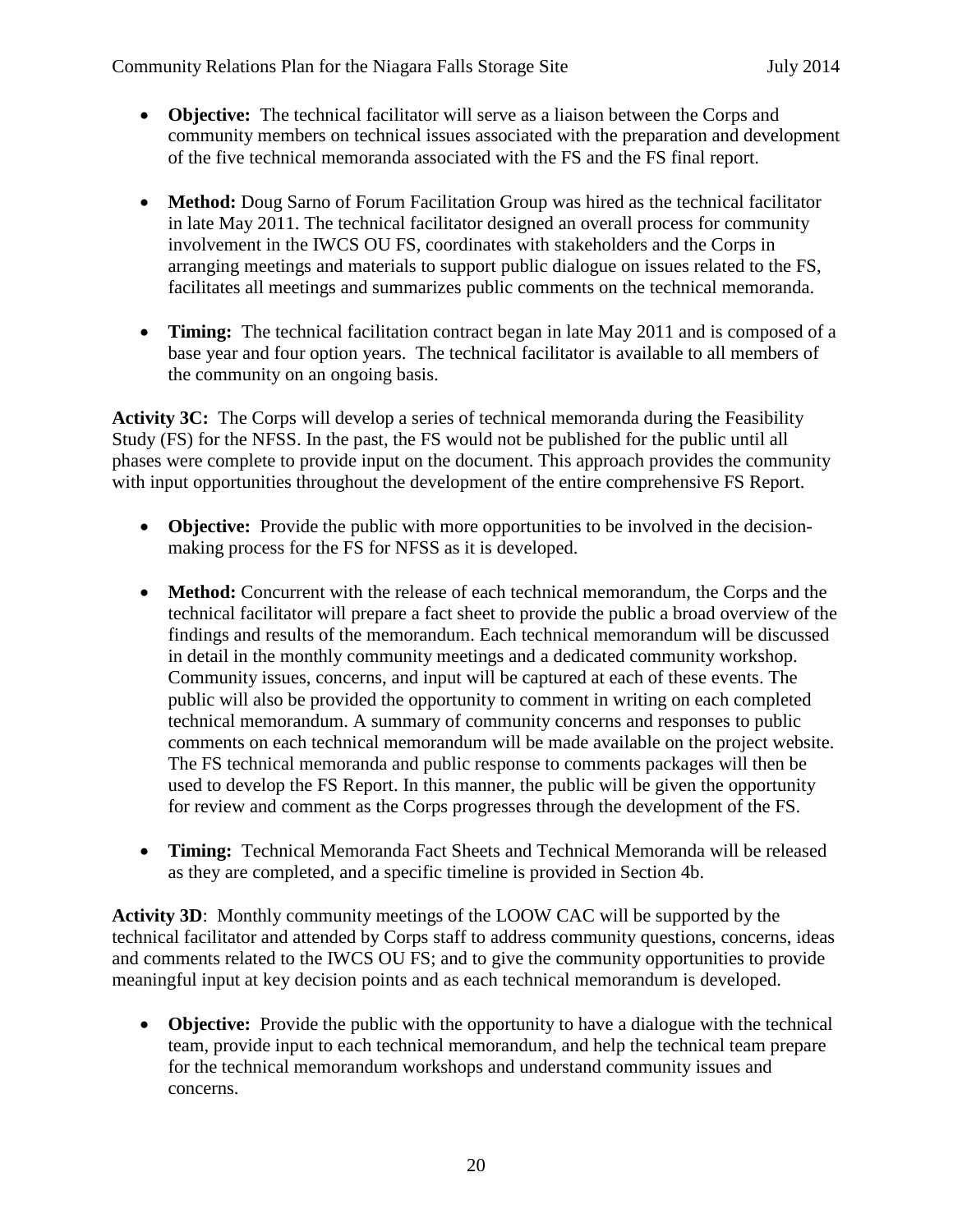- **Method:** The LOOW CAC is organized and managed within the community. The technical facilitator will work with the community group leadership and the Corps' technical team to develop meeting agendas, prepare technical briefing information, facilitate each meeting, and prepare meeting summaries. Meetings will be held on a regular schedule and coordinated to provide sufficient input to community workshops as needed. Efforts will be made to encourage broad-based participation among the entire community by coordinating with local groups and governments.
- **Timing:** Meetings are scheduled on a regular basis in conjunction with the Corps' schedule for technical memoranda and other FS activities.

**Activity 3E**: IWCS OU FS workshops will be held in conjunction with the release of each technical memorandum to give the community meaningful opportunities to provide input on key issues and at key decision points in the FS.

- **Objective:** Provide the public with the opportunity to understand each technical memorandum, have a dialogue with the technical team, and provide input.
- **Method:** Workshops will be announced in advance. The Corps will present a draft agenda at a monthly community meeting one to two months prior to the workshop to receive input from the community on how to best present the information in the technical memorandum. The agenda may be adjusted based on this community input and then published in advance of the workshop. The Corps, with the assistance of the technical facilitator, will schedule, prepare for, and attend all Corps sponsored workshops. The Corps' Project Manager, Project Engineer, Outreach Program Specialist and other appropriate staff will attend. Each workshop will be designed individually to meet the needs of the community in relation to the information and importance of the specific memorandum. In general, these workshops will open with a brief presentation with updates on the status of the IWCS FS. A detailed briefing of the issues associated with the technical memorandum will then be provided followed by brief question and answer segment to clarify any issues. The majority of workshops will be designed to allow Corps staff and the community to discuss issues and options related to the technical memorandum in small groups, aided by all necessary technical information. The purpose behind the small groups is to allow all attendees to be heard and to engage in more detailed dialogue about issues of concern, and allow Corps staff to better explain those issues. At the end of the small group session, each small group will record its questions and input as part of the record of the workshop. In order for all participants to understand what was discussed, each small group will provide a brief report out to the entire workshop and/or post the results of the discussion on flip charts, maps, or other materials according to the needs and design of the specific workshop. Workshops will close with an overall review of results, next steps, and future activities. The technical facilitator will prepare a summary report of results, issues, questions, and input from each workshop to be shared with the community on the Corps website.
- **Timing:** Workshops will be scheduled in conjunction with the release of technical memorandum.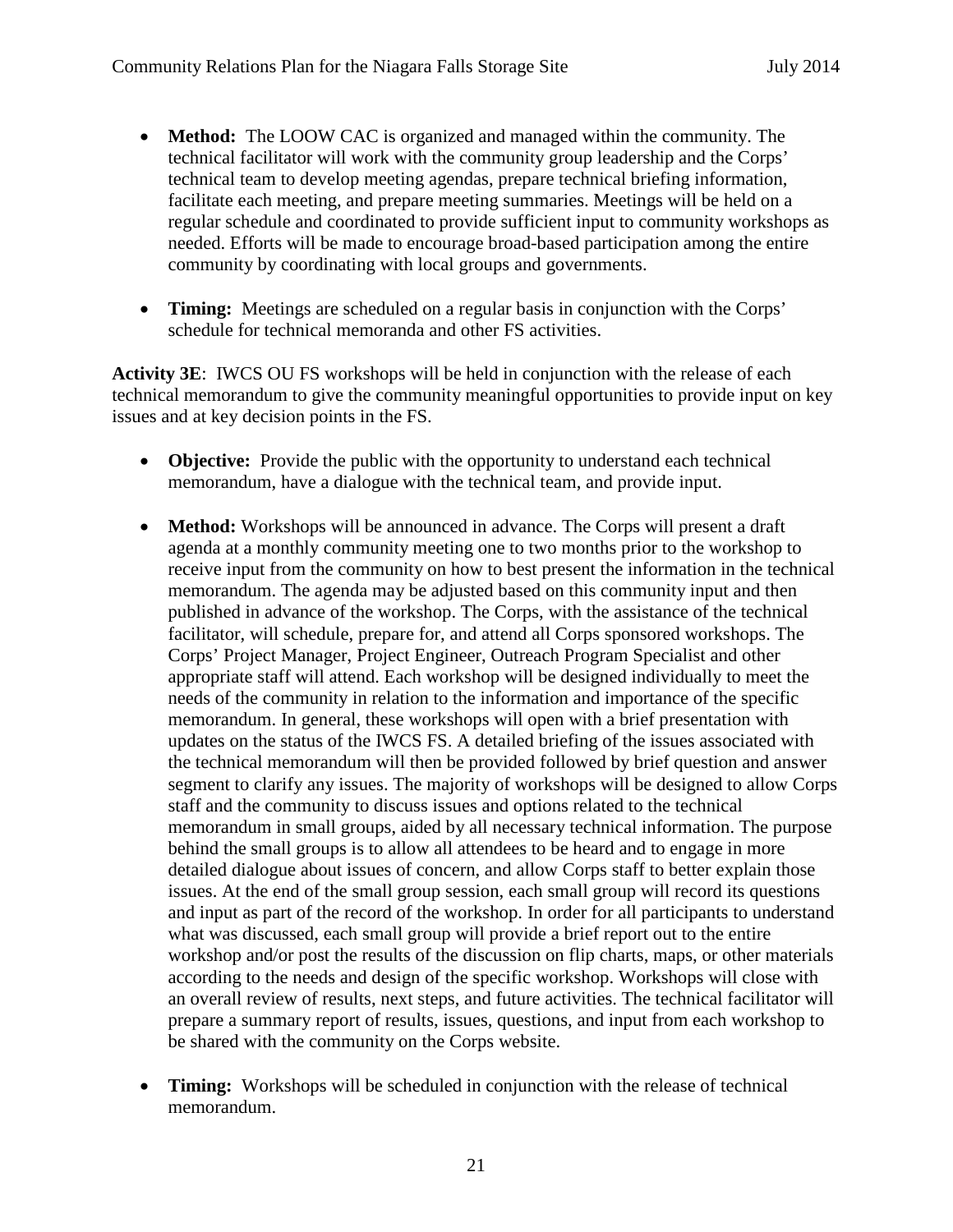**Activity 3F:** Provide a toll-free "800 number" and an e-mail address for the community to contact the Corps and the technical facilitator.

- **Objective:** Enable citizens' ability to get the latest information available when they want it rather than having to wait for a meeting or a fact sheet.
- **Method:** The toll-free number and e-mail address will be included in any news releases, fact sheets and advertisements made that pertain to the site. In addition, a phone number and email address for the technical facilitator will be provided.
- **Timing:** Both the toll-free line, 1-800-833-6390 option 4, and the e-mail address: fusrap@usace.army.mil are currently operational. General questions will be directed to the Corps who will decide whether Corps staff or the technical facilitator should respond. The technical facilitator will address all inquiries related to the community-based monthly meetings. Doug Sarno, the technical facilitator can be reached at 301-798-2713 and doug@forumfg.com.

#### **Activity 3G:** Public website

- **Objective:** Provide a publicly accessible repository for project information.
- **Method:** The NFSS website is http://www.lrb.usace.army.mil/Missions/HTRW/FUSRAP/NiagaraFallsStorageSite.aspx
- **Timing:** The website is available now and will be updated periodically as new information is available.

**Activity 3H:** "Beyond the Headlines" website postings

• **Objective:** Correct factual errors or omissions in media reports on Corps projects.

**Method:** A "Beyond the Headlines" section will be created in the News section of the Corps website for NFSS at: http://www.lrb.usace.army.mil/Missions/HTRW/FUSRAP/NiagaraFallsStorageSite.aspx

• **Timing:** "Beyond the Headlines" postings will be added to the website as necessary.

**Activity 3I:** Maintain a postal mailing list for the site and an electronic mailing list.

- **Objective:** Facilitate the distribution of new site-specific information to everyone who needs or wants to be kept informed about the site.
- **Method:** The Corps established a mailing list compiled of addresses gathered over the years from public information session sign-in sheets. In May 2008 the Corps also began collecting e-mail addresses to distribute "News from the Corps" electronically. Both lists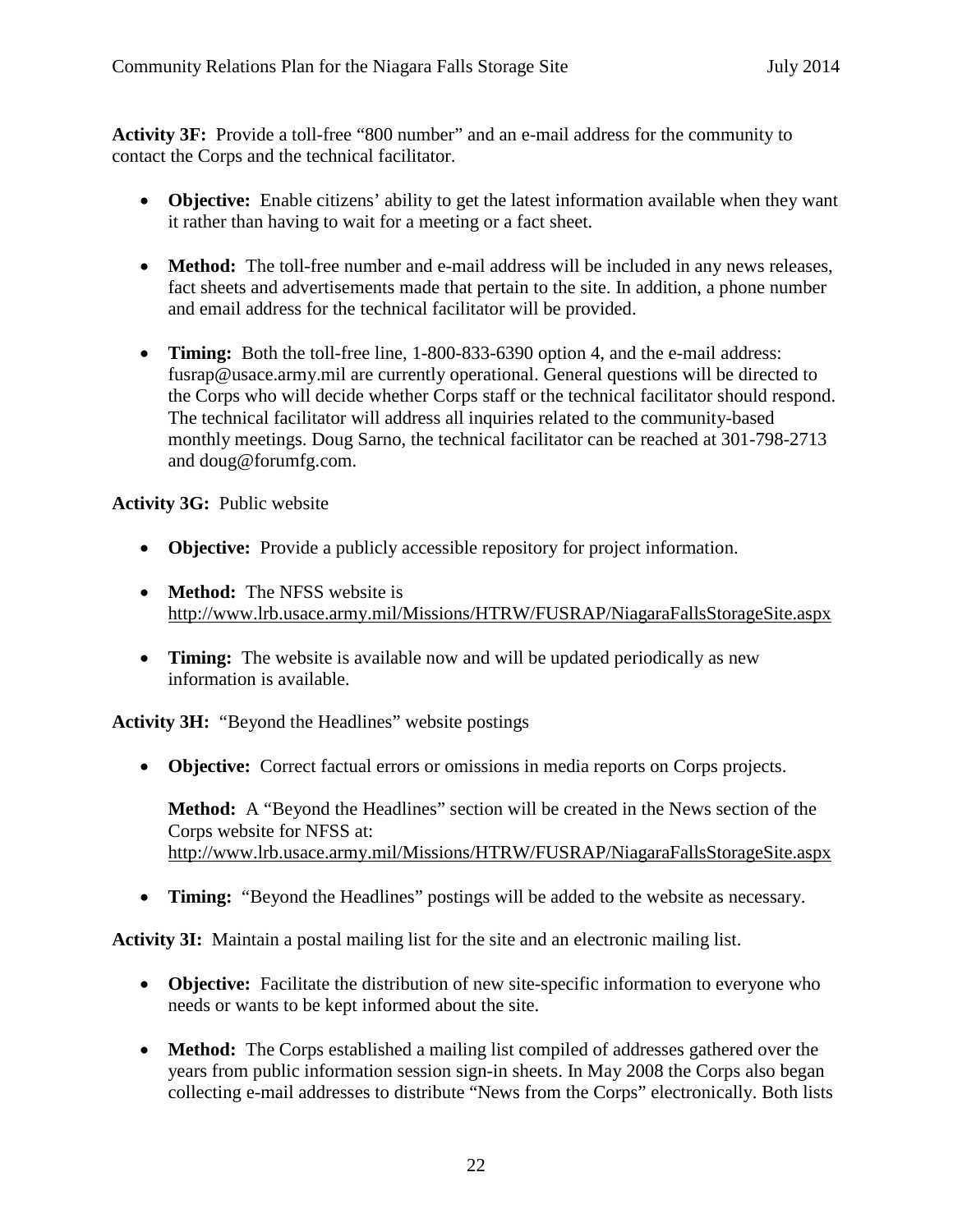will be updated regularly. To be added to the e-mail distribution list, please submit a request to fusrap@usace.army.mil.

• **Timing:** The postal mailing list will be reviewed and revised periodically (at least annually) to keep it current. The electronic mailing list will be updated as emails come back undeliverable.

**Activity 3J:** Improve public access to historic documents and project information.

- **Objective:** Continue to improve the overall transparency of the process, create easy access to information for all stakeholders, and to improve the accuracy, efficiency and effectiveness of Corps record retrieval capabilities.
- **Method:** The Buffalo District will update the Administrative Record File (ARF) to provide a current and complete body of documents in a convenient location where residents can go to read and copy official documents and other pertinent information about the site and Corps activities. The Corps is required to maintain at least one set of hardcopy ARF records for public access. Currently four locations for the ARF are supported. One is located in the Lewiston Public Library, 305 South  $8<sup>th</sup>$  Street, Lewiston, NY 14092. The second is in the Youngstown Free Library, 240 Lockport Street, Youngstown, NY 14174. The third is the Ransomville Free Library, 3733 Ransomville Road, Ransomville, NY 14131. The fourth is located in the US Army Corps of Engineers, Buffalo District Office, 1776 Niagara Street, Buffalo, NY 14207 by appointment, (800) 833-6390 (Option 4).
- **Timing:** Electronic versions of the ARF are available in the ARF repositories as of January 2011.

**Activity 3K:** Prepare and distribute site fact sheets and technical summaries.

- **Objective**: Provide citizens with current, accurate, easy-to-read, easy-to-understand information about the site.
- **Method**: Fact sheets will be prepared for each technical memorandum and additional topics of concern as the needs are identified by the community and technical facilitator. Fact sheets and technical summaries will be placed on the Web and distributed at meetings.
- **Timing**: The Corps, with the assistance of the technical facilitator, will prepare and distribute these fact sheets and technical summaries as new information becomes available throughout the lifecycle of each project.

**Activity 3L:** "*News from the Corps*" emails will be sent to interested individuals to announce new project information.

• **Objective:** Provide a method of quick dissemination of accurate new information.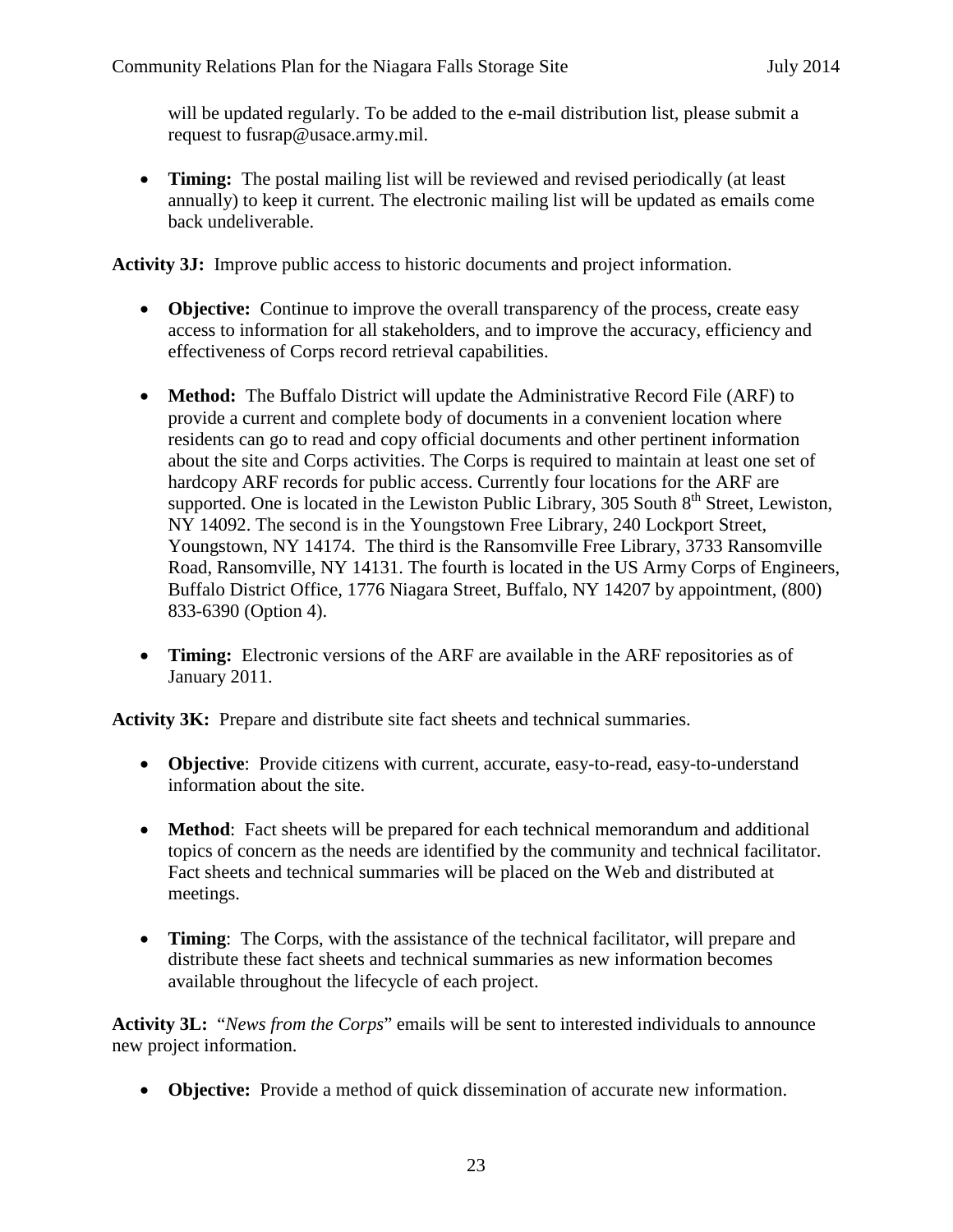- **Method:** Electronic "News from the Corps" email. These notices will be posted on the public website for those not on the distribution list.
- **Timing:** These emails will be sent as new information becomes available. They will be posted to the website as soon as they are sent.

**Activity 3M:** Issue the CRP and revise it as necessary.

- **Objective:** Identify and address community needs, issues, or concerns regarding the site or the cleanup remedy.
- **Method:** The written CRP will be placed in the Administrative Record. The plan will be revised as necessary based on input.
- **Timing:** The Corps will update the CRP as community concern warrants or at least every three years until the site is returned to the DOE. Public involvement activities for the IWCS FS are listed in the table in section 4b.

**Activity 3N:** Publish announcements of all workshops and meetings.

- **Objective:** Ensure that the full community is informed about upcoming meetings.
- **Method:** Create and post a display ad in local newspapers to include at a minimum The Lewiston Porter Sentinel and Buffalo News. Announcements will also be shared with local community groups and through the email list maintained by the Corps. Announcements will be formatted to provide the following information at a minimum:
	- − Date, times, and location for the workshop;
	- − Statement of purpose for the workshop;
	- − Proposed agenda and structure of the workshop; and a
	- − Website for supporting documents.
- **Timing:** Announcements will be made at least 30 days in advance of major workshops.

#### **Activity 3O:** Site tours

- **Objective:** Provide community members the opportunity to gain perspective regarding the NFSS and the IWCS.
- **Method:** Site tours will be sponsored by the LOOW CAC. Background checks must be performed before community members can have access to the site. The taking of photographs on site is prohibited.
- **Timing:** Tours will be provided on a bi-annual basis.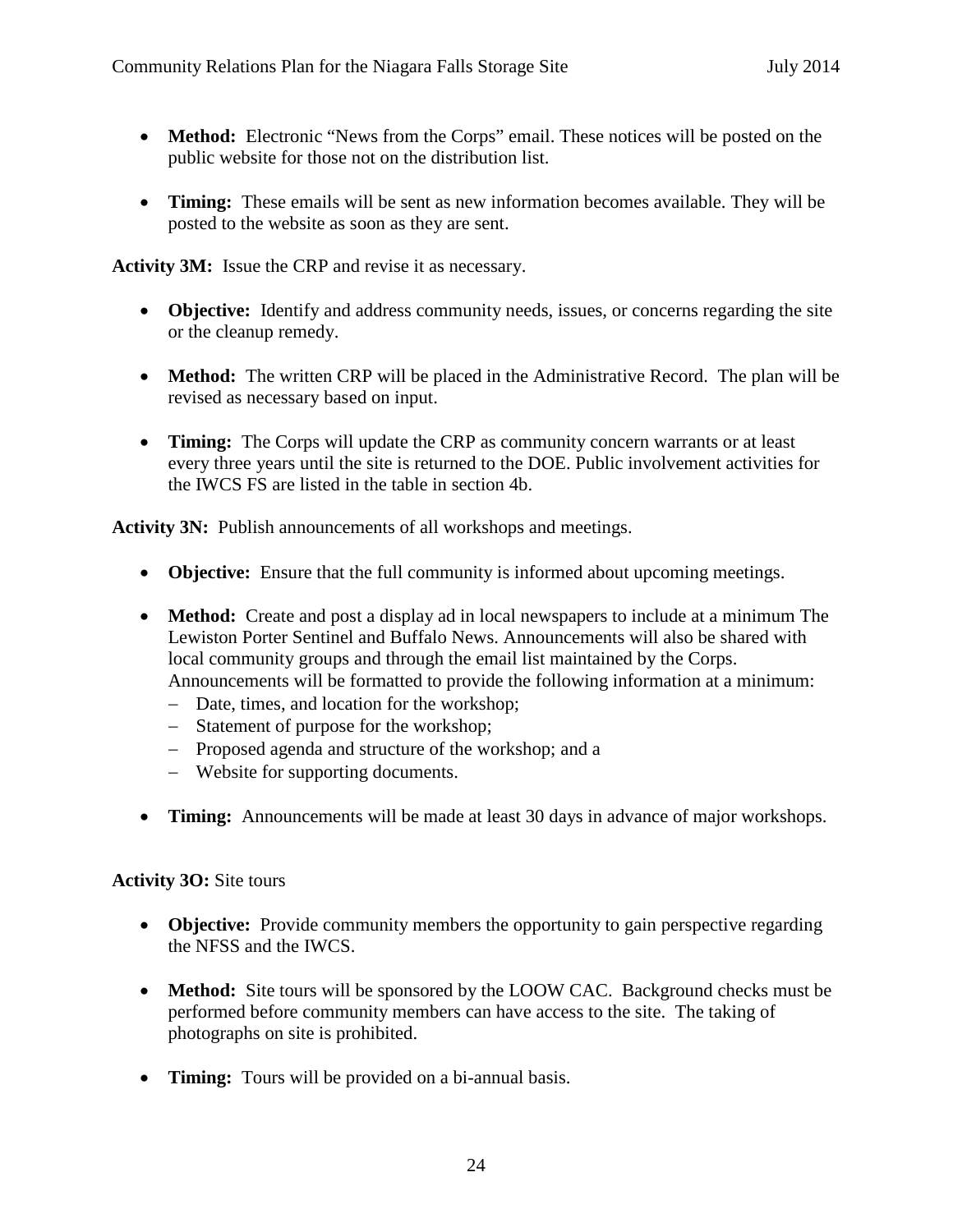#### **b) Timeline of Activities for IWCS FS Community Relations in 2014-2015**

A tour of the NFSS is scheduled for the LOOW CAC during July 2014.

The final technical memorandum regarding Applicable, Relevant and Appropriate Requirements and the FS will be released in 2015.

#### **5) References**

EPA 2005, *Superfund Community Involvement Handbook*, April.

USACE 2013, *Public Involvement Plan for the Niagara Falls Storage Site,* January. USACE 2011, EP 200-3-1, *Environmental Quality Public Participation Requirements for Defense Environmental Restoration Program*, September.

USACE 2008, *Formerly Used Defense Sites Program Public Involvement Toolkit*, January.

USACE 2004, ER 200-3-1, *Environmental Quality Formerly Used Defense Sites (FUDS) Program Policy*, Chapter 8, May.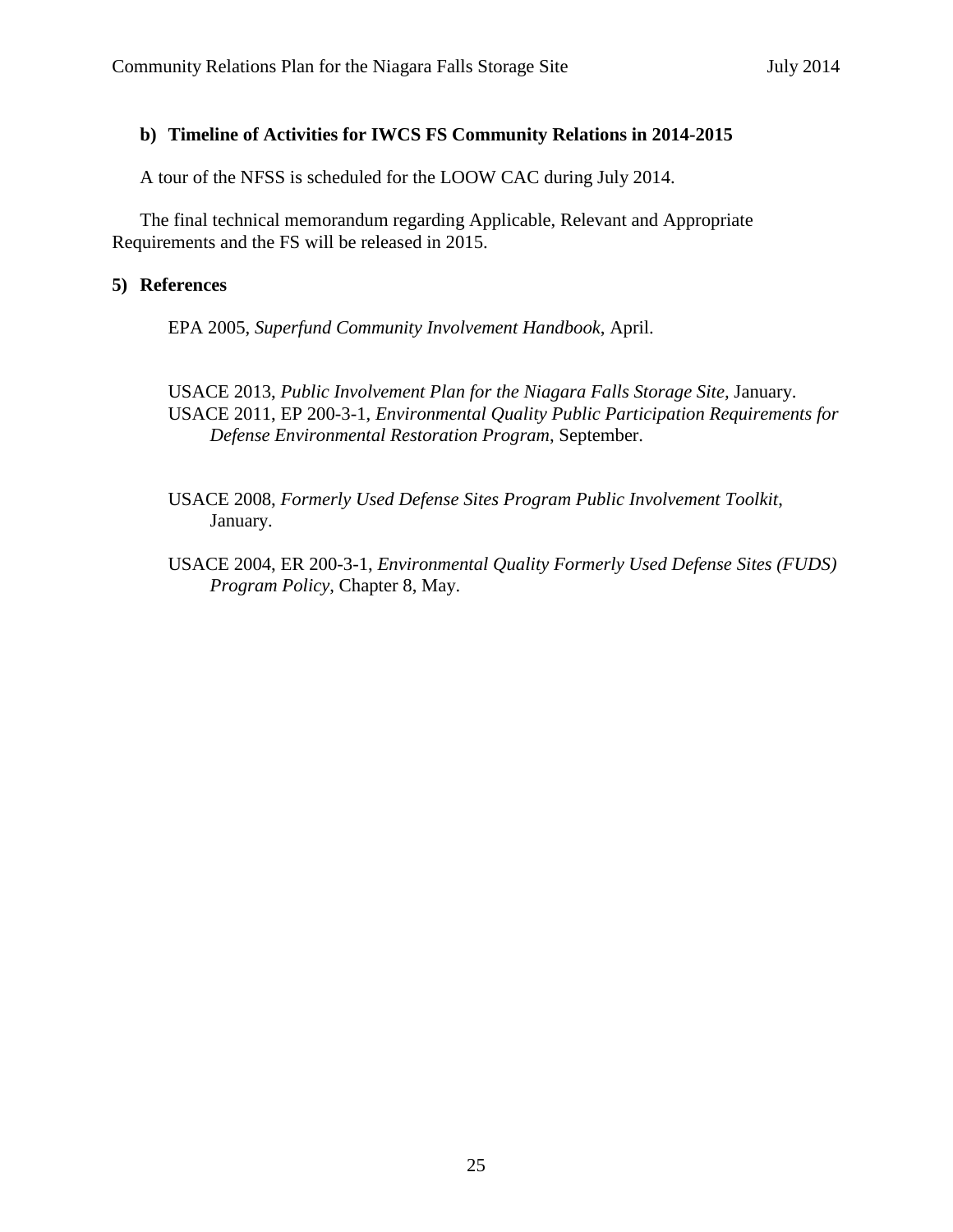**Appendices**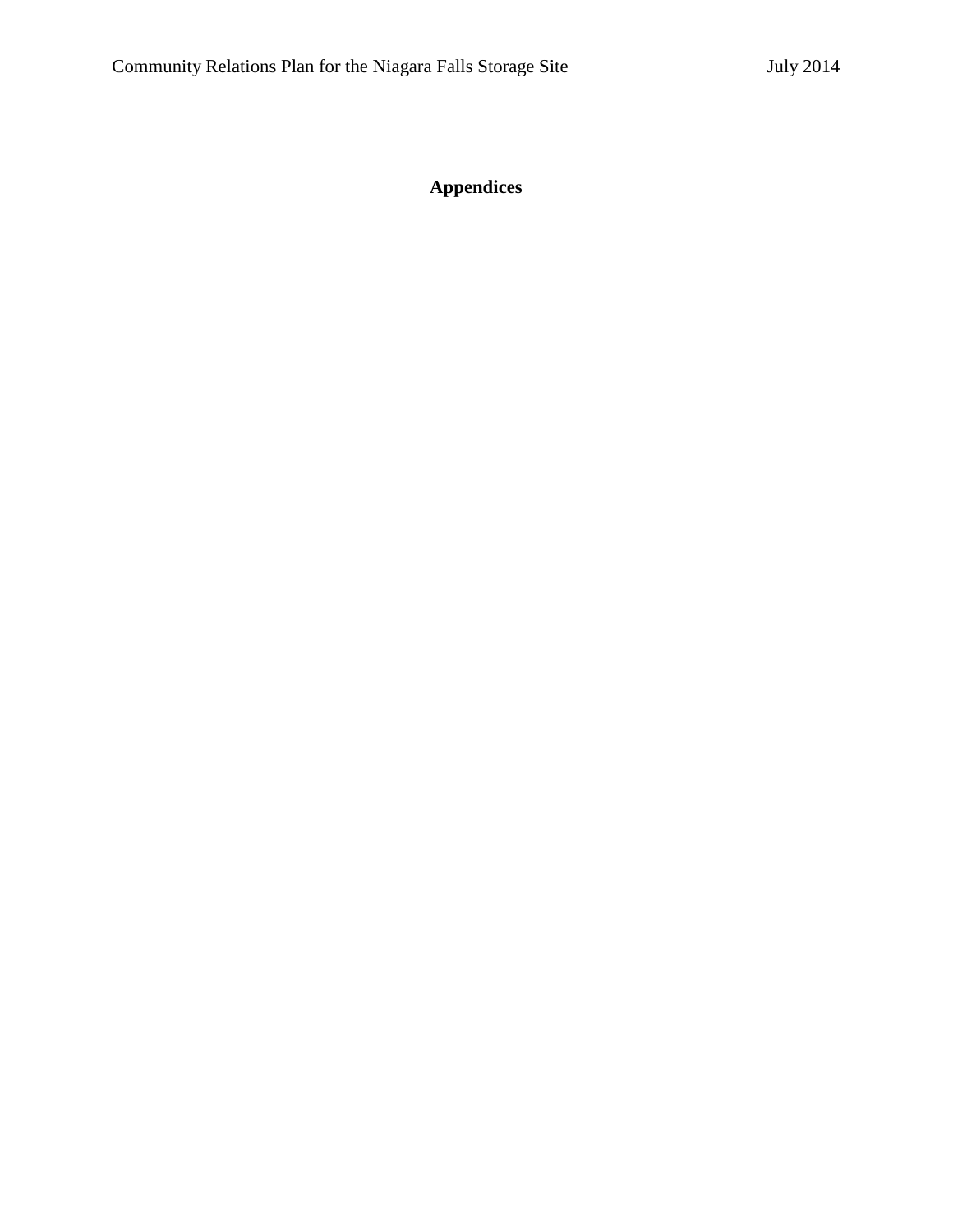#### **A. Corps Contacts**

The Project Delivery Team for the NFSS consists of:

USACE, Buffalo District Environmental Project Management Team Lead CELRB-PM-SPF 1776 Niagara Street Buffalo, NY 14207-3199

USACE, Buffalo District Senior Environmental Engineer Attn: CELRB-TD-EE 1776 Niagara Street Buffalo, NY 14207

USACE, Buffalo District NFSS Project Manager CELRB-PM-SPF 1776 Niagara Street Buffalo, NY 14207-3199

USACE, Buffalo District NFSS Project Engineer Attn: CELRB-TD-EE 1776 Niagara Street Buffalo, NY 14207-3199

USACE, Buffalo District Risk Assessor Attn: CELRB-TD-EH 1776 Niagara Street Buffalo, NY 14207

USACE, Buffalo District Outreach Program Specialist Attn: CELRB-PM-SPF 1776 Niagara Street Buffalo, NY 14207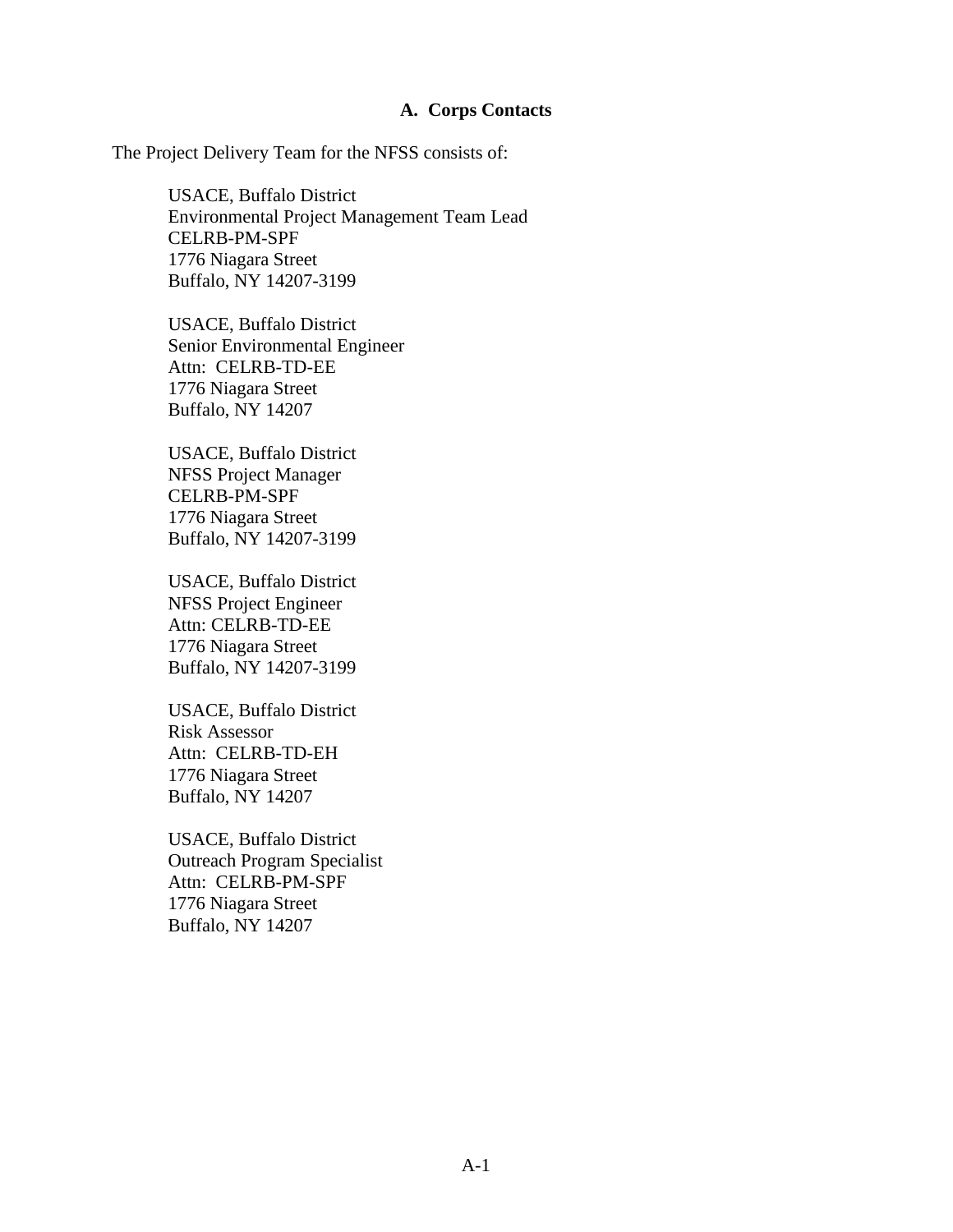#### **B. Local Officials and Agency Representatives**

**Niagara County** Courthouse Lockport, NY 14094 (716) 439-7000; Fax: (716) 439-7124

Niagara County is governed by a county legislature, with a chairperson elected by the legislature.

County Legislature Chairperson: William L. Ross, 175 Hawley Street, Lockport, NY 14094- 2740 (716) 439-7124 (716) 731-5949

County Legislature: (716) 439-7000; Fax: (716) 439-7124 1st District (**Porter**) Clyde Burmaster (716) 791-3111 2th District (**Lewiston):** William L. Ross (716) 731-5949 10th District (**Wilson**) David E. Godfrey (716) 751-9606

Niagara County Health Department: 5467 Upper Mountain Road, Lockport, NY 14094; Public Health Director: Daniel Stapleton (716) 439-7435; E-mail: dan.stapleton@niagaracounty.com; Paul Dicky, (716) 439-7595; John Archbold, (716) 439- 7592

Board of Health President: Jerome Ulatowski, MD, 5467 Upper Mountain Road, Suite 100, Lockport, NY 14094-1894, (716) 439-7435; Fax: (716) 439-7440

#### **Town of Lewiston**

Town Hall 1375 Ridge Road P.O. Box 330 Lewiston, NY 14092 (716) 754-8213; Fax: (716) 754-2821

Town Supervisor: Dennis J. Brochey (716) 754-8213 ext. 224; E-mail: [supervisor@townoflewiston.us](mailto:supervisor@townoflewiston.us) Deputy Supervisor: Sean Edwards (716) 754-8213 Town Board: Alfonso M. Bax (716) 284-0496, William Conrad (716) 983-6745 Michael Marra (716) 731-8213 Ronald Winkley (716) 754-8213

Town Clerk: Donna R. Garfinkel Chairman Environmental Commission: Jerald Wolfgang Chairman Lewiston Historic Preservation: Michael Rhoney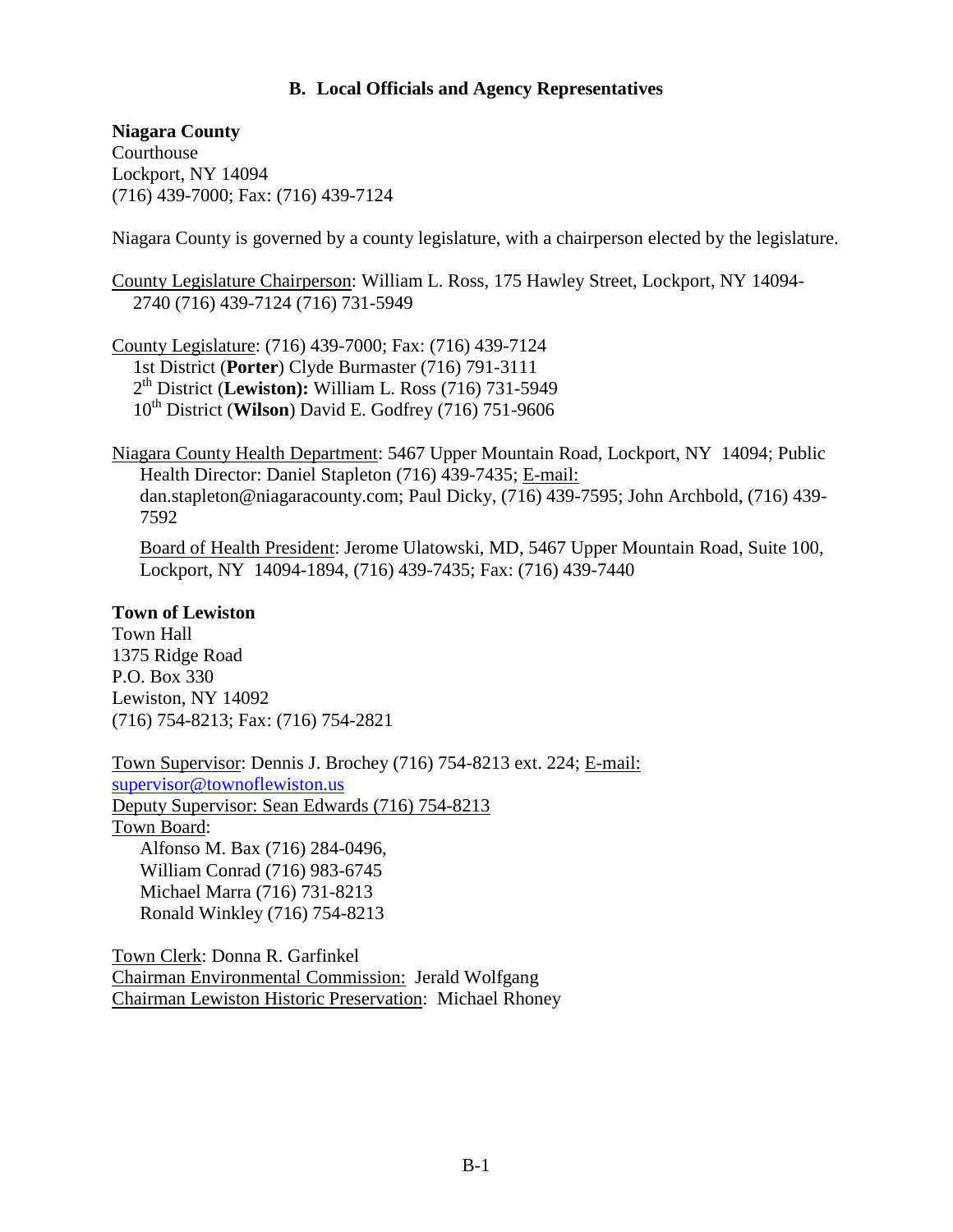#### **Town of Porter**

3265 Creek Road Youngstown, NY 14174 (716) 745-3730 Ext.5; Fax: (716) 745-9022

Town Supervisor: Merton Wiepert (716) 745-7243 ext. 15; E-mail: portersupervisor@roadrunner.com Town Clerk: Barb DuBell (716) 745-7243 Ext. 13; E-mail: [portertownclerk@roadrunner.com](mailto:portertownclerk@roadrunner.com) Town Council: Thomas Baia, Jeffrey Baker, Joseph Fleckenstein, Lawrence White

#### **Town of Wilson**

3265 Creek Road Youngstown, NY 14174 (716) 745-3730; Fax: (716) 745-9022

Town Supervisor: Joseph A. Jastrzemski (716) 949-9113; E-mail: supervisor@wilsonnewyork.com Town Clerk: Wanda E. Burrows (716) 751-6704, Ext. 10; E-mail: TownClerk@wilsonnewyork.com Town Council: Brad L. Clark (716) 751-9492, James V. Muscoreil (716) 628-8052, Thomas Thompson (716) 417-8000 Jon L. Munnikhuysen E-mail: townboard@wilsonnewyork.com

#### **Village of Lewiston**

145 N. Fourth Street P.O. Box 325 Lewiston, NY 14092 (716) 754-8271; Fax: (716) 754-2703

Mayor: Terry Collesano (716) 754-7898 Deputy Mayor: Bruce Sutherland Village Clerk/Treasurer: Anne Welch (716) 754-8271 Trustees: Nicholas Conde Victor E. Edyt Daniel Gibson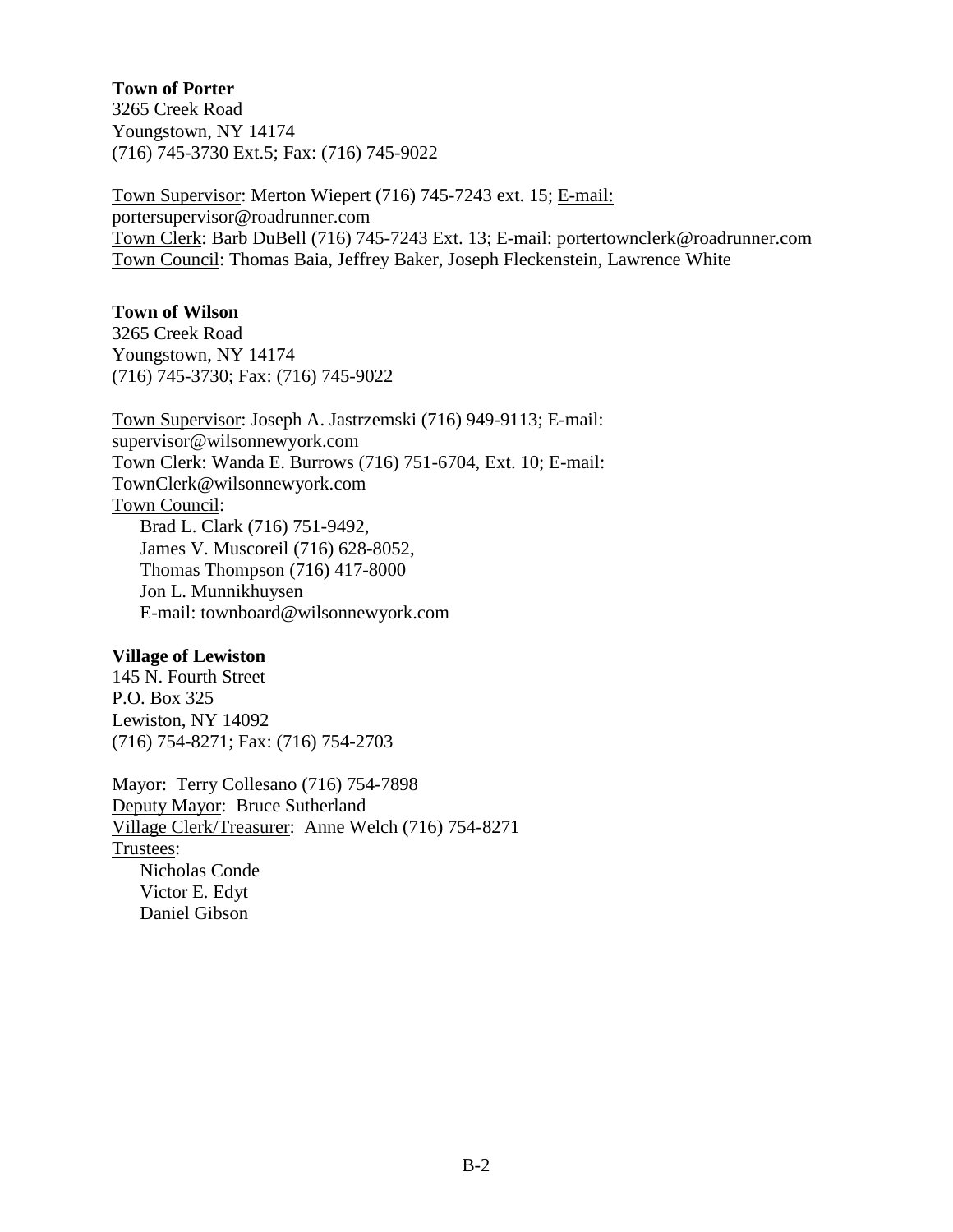#### **Village of Youngstown**

Village Center 240 Lockport Street P. O. Box 168 Youngstown, NY 14174-0168 (716) 745-7721; Fax: (716) 745-3400

Mayor: Raleigh Reynolds, E-mail: rr@youngstownnewyork.us Deputy Mayor: Tim Lockhart, E-mail: tl@youngstownnewyork.us Village Clerk/Treasurer: Barbara Castilon Trustees:

Tim Adamson, E-mail: ta@youngstownnewyork.us Steven Suitor, E-mail: sgs@youngstownnewyork.us Beverly Van Deusen, E-mail: bvd@youngstownnewyork.us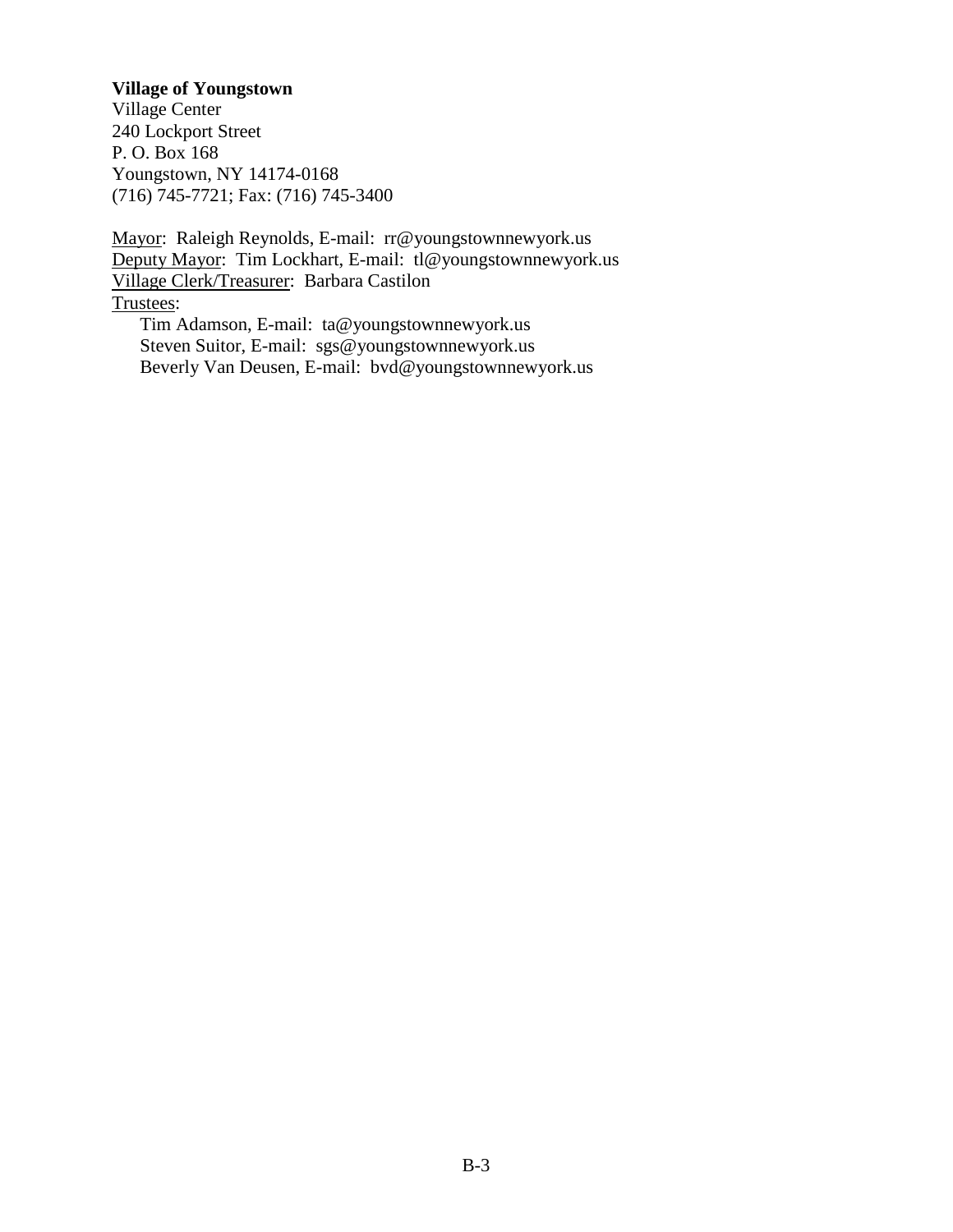#### **C. Federal and State Officials**

- Honorable Charles Schumer, District office: United States Senator, 130 South Elmwood Avenue #660, Buffalo, New York 14202, (716) 846-4111; Fax: (716) 846-4113. Washington: United States Senate, 313 Hart Senate Office Building, Washington, DC 20510, (202) 224- 6542; Fax: (202) 228-3027
- Honorable Kirsten Gillibrand, District office: Larkin at Exchange, 726 Exchange Street, Suite 511, Buffalo, NY 14210, (716) 854-9725; Fax: (716) 854-9731; Washington: United States Senate, 120 Cannon House Office Building, Washington, DC 20510, (202) 224-4451
- Honorable Chris Collins 27th District: District office: 2813 Wehrle Drive, Suite 13, Williamsville, NY 14221, (716) 634-2324 Fax: (716) 631-7610; Washington: 1117 Longworth House Office Building, Washington, DC 20515, (202) 225-5265; Fax: (202) 225-5910
- Honorable Andrew A. Cuomo, Governor of New York, Albany, NY 12224, (518) 474-8390; Fax: (518) 474-3767
- Honorable George Maziarz, New York State Senator, (518) 455-2024, District office: 175 Walnut Street, Suite 6, Lockport, NY 14094,, (716) 434-0680; Fax: (716) 434-3297
- Assemblyman John Ceretto, 1700 Pine Avenue, Niagara Falls, NY 14301, (716) 282-6062; [cerettoj@assembly.state.ny.us](mailto:cerettoj@assembly.state.ny.us)

Assemblywoman Jane Corwin, 8180 Main Street, Clarence, NY 14221, (716) 839-4691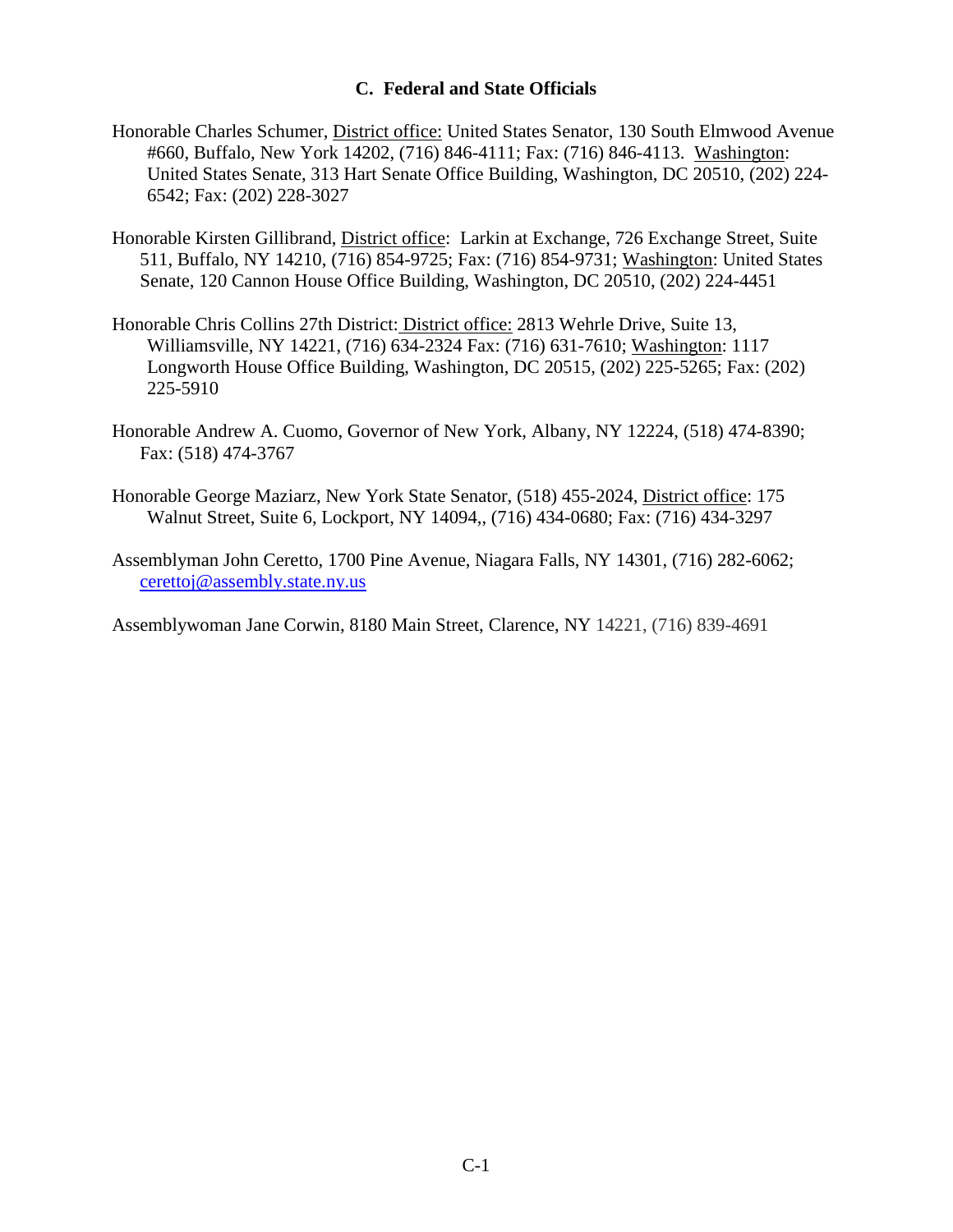#### **D. Federal and State Agencies**

- U.S. Environmental Protection Agency, Region II**,** 290 Broadway, New York, NY 10007-1866 Judith A. Enck – Regional Administrator (212) 637-5000 Paul Giardina – Chief, Radiation & Indoor Air Branch, 28<sup>th</sup> Floor (212) 637-4010 Dr. Oleg Povetko – Health Physicist (212) 637-3746
- U.S. Environmental Protection Agency, Region II**,**

Mike Basile, USEPA Public Affairs Specialist, Western New York Public Information Office, 186 Exchange Street, Buffalo, NY 14204, (716) 551-4410, (716) 285-8842; Fax: (716) 285-8788

#### US Department of Labor

David SanLorenzo, New York Resource Center, Energy Employees Occupational Illness Compensation Program, 600 North Bailey, Suite 2A, Amherst, NY 14226, (716) 832-6200 or Toll free (800) 941-3943; newyorkcenter@rrohio.com

- New York State Department of Environmental Conservation, Region 9, 270 Michigan Avenue, Buffalo, NY 14203, Phone: (716) 851-7200; Abby Snyder - Regional Director
- New York State Department of Environmental Conservation, Central Office**,** 625 Broadway, Albany, NY 12233-7255; (518) 402-8579; Fax: (518) 402-9025; Jim Harrington, Bureau Director, Remedial Bureau A (518) 402-9625
- New York State Department of Health**,** Cynthia Costello, Chief Environmental Radiation Section, 547 River Street, Room 530, Troy, NY 12180-2216. Matt Forucci – Project Manager, Western Regional Office (716) 847-4502. Ms. Aura Weinstein, 518-474-2354, is the contact person for NYSDOH, in regard to health related concerns as it pertains to radiological constituents.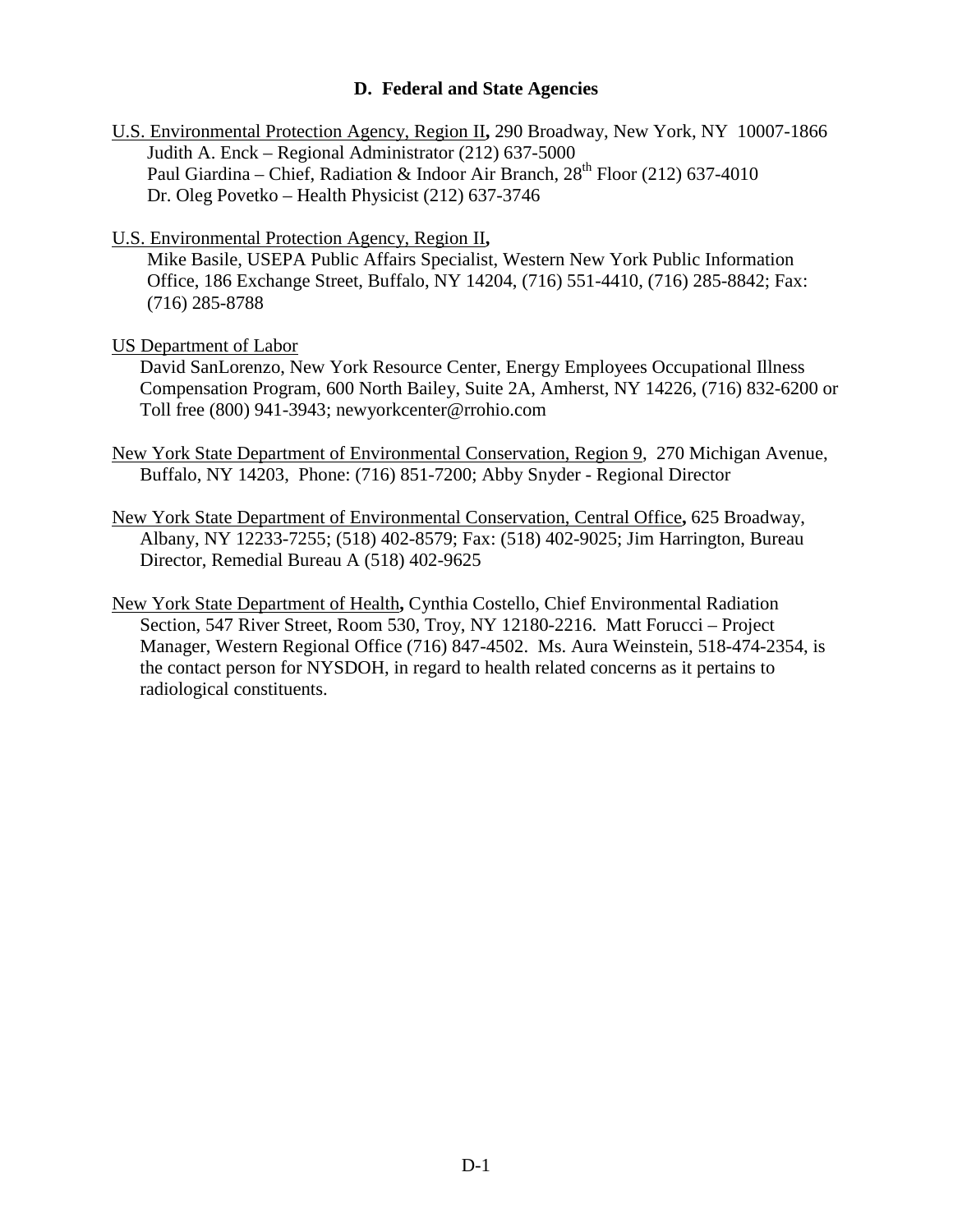#### **E. Environmental and Active Citizens Groups**

- Citizens' Environmental Coalition, 425 Elmwood Avenue, Buffalo, NY 14222, (716) 885-6848, Contact: Janet Hinkel and Kristin Sebastian
- League of Women Voters, 451 South Street, East Aurora, NY 14052-2946, Contact: Leonore Lambert
- Lake Ontario Ordnance Works Community Action Council (LOOW CAC), Co-Chair, Dr. Joe Gardella, SUNY Buffalo, Department of Chemistry, Natural Sciences Complex, Buffalo, NY 14260-3000; (716) 645-1499
- Lake Ontario Ordnance Works Restoration Advisory Board, Chair, Bill Choboy
- Tuscarora Environment Program Neil Patterson Jr., Director, 5226 E. Walmore Road, via Lewiston, NY 14092
- Residents Organized for Lewiston-Porter's Environment (ROLE); P.O. Box 44, Lewiston, NY 14092
- Residents for Responsible Government (RRG), P.O. Box 262, Youngstown, NY 14174, (716) 745-9936, rrgwny@gmail.com, April Fideli, President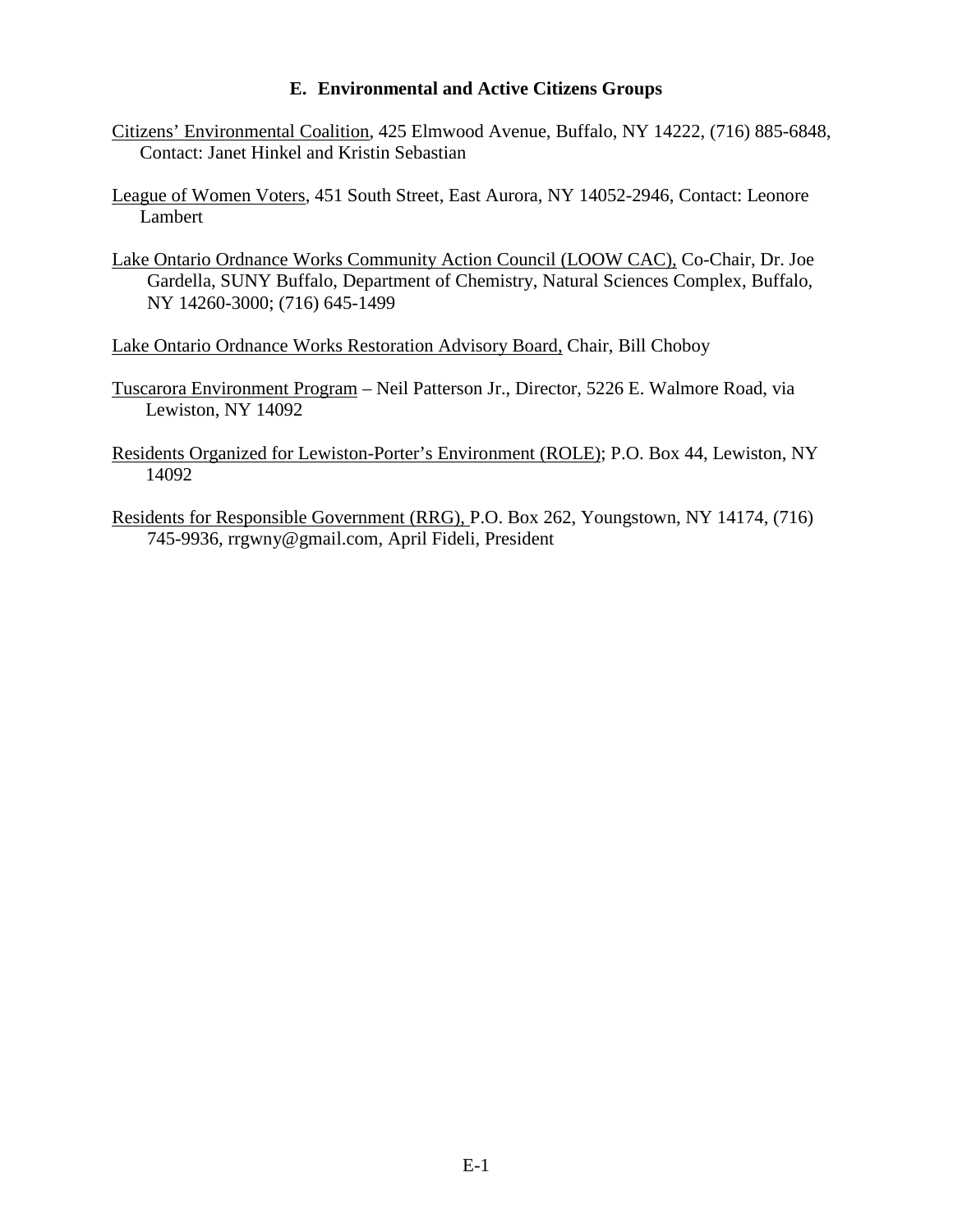#### **F. Adjacent Property Owners**

- Chemical Waste Management, LLC, 1550 Balmer Road, Model City, NY 14107, Lori Caso (716) 674-5195, lcaso@wm.com
- Modern Corporation**,** 4746 Model City Road, Model City, NY 14107, Jim Goehrig, (716) 754- 8226

Somerset Group**,** 1600 Balmer Road, Youngstown, NY 14174, Mrs. John Syms, (716) 754-4383

Occidental Chemical, P.O. Box 344, Niagara Falls, NY 14302 (location of the ground scar); Jim Czapala, (716) 278-7534. John Hildebrand – Director, Worldwide Real Estate, Occidental Chemical Corporation. Occidental Tower, 5005 LBJ Freeway, Suite 2200, Dallas, TX 75244-6198; (713) 985-1669; E-mail: John\_w.\_hildebrand@oxy.com. On site contact may be: Bernie J. Carreno, (716) 278-7665; E-mail: Bernie\_carreno@oxy.com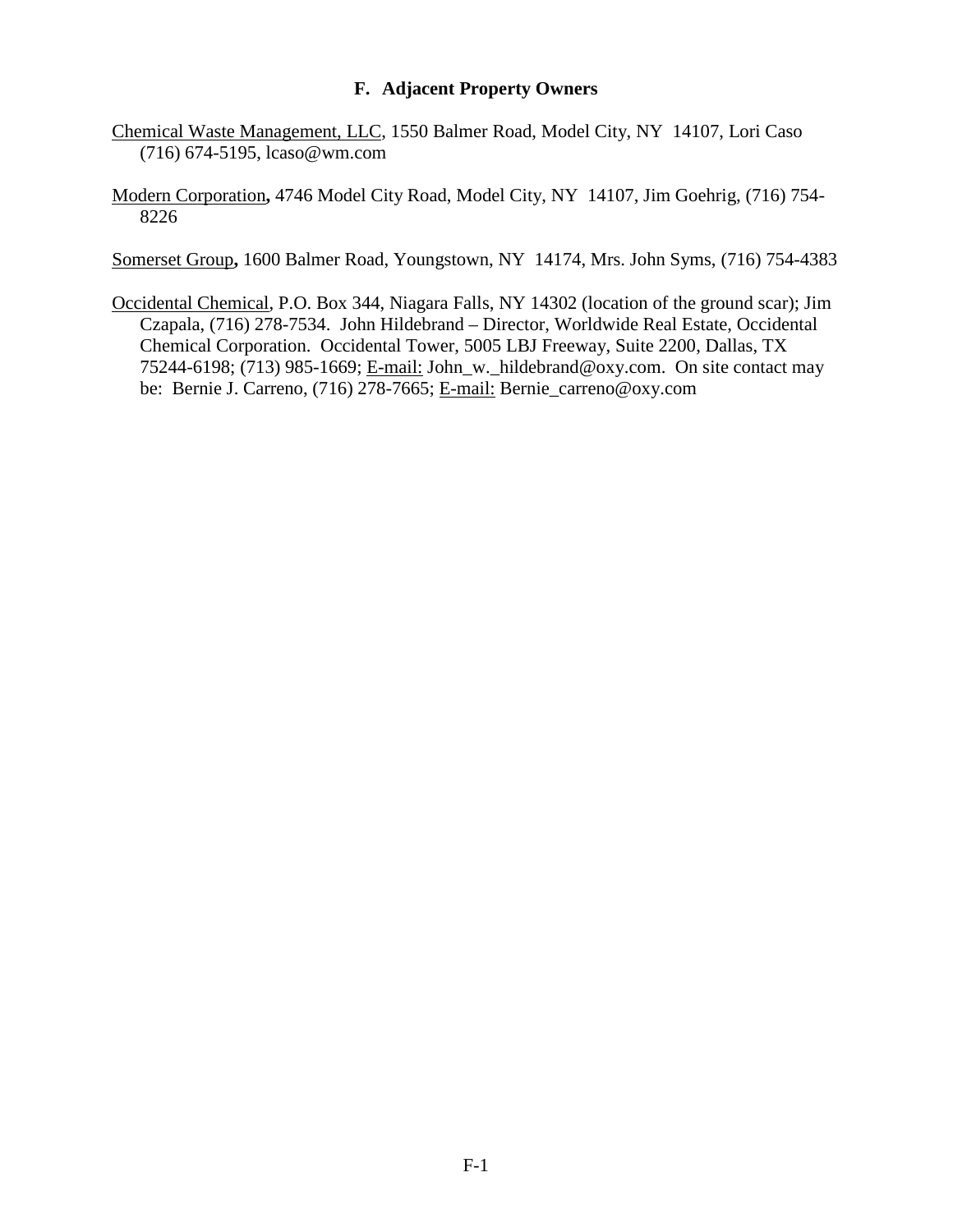#### **G. Media Contacts**

#### **Newspapers**

Lewiston Porter Sentinel P.O. Box 130 Grand Island, NY 14072 Ads: Ms. Kathy Duff Column inches: 2-column 4.125" (716) 773-7676; Fax: (716) 773-7190 Environmental Reporter: Terry Duffy

Lockport Union Sun & Journal 170 East Avenue Lockport, NY 14094 Ads: Ms. Andrea Trippie (716) 282-2311, ext 2240; Fax: 282-1643; e-mail: andrea.trippi@niagara-gazette.com (pdf) Column inches: 2-column 3.417"; 3-column 5.187" Environmental Reporter: Joyce Miles, (716) 439-9222, ext 6245 E-mail: [milesj@gnnewspaper.com](mailto:milesj@gnnewspaper.com)

Niagara Gazette 310 Niagara Niagara Falls, NY 14303 Environmental Reporter: Timothy Chipp E-mail: timothy.chipp@niagara-gazette.com (716) 282-2311

Niagara Wheatfield Tribune P.O. Box 130 Grand Island, NY 14072 Ads: (716) 773-7676; Fax: (716) 773-7190

Buffalo News, Niagara Bureau 1 Fountain Plaza Buffalo, NY 14240 Ads: Marcy Lombardo (716) 849-5535, Fax: (716) 949-3455; e-mail: [mlombardo@buffnews.com](mailto:mlombardo@buffnews.com) (pdf) Column inches: 1-column 1.729; 2-column 3.558, Tear Sheets: (716) 849-5453 Env. Reporter: Richard Baldwin, (716) 849-3434 E-mail: rbaldwin@buffnews.com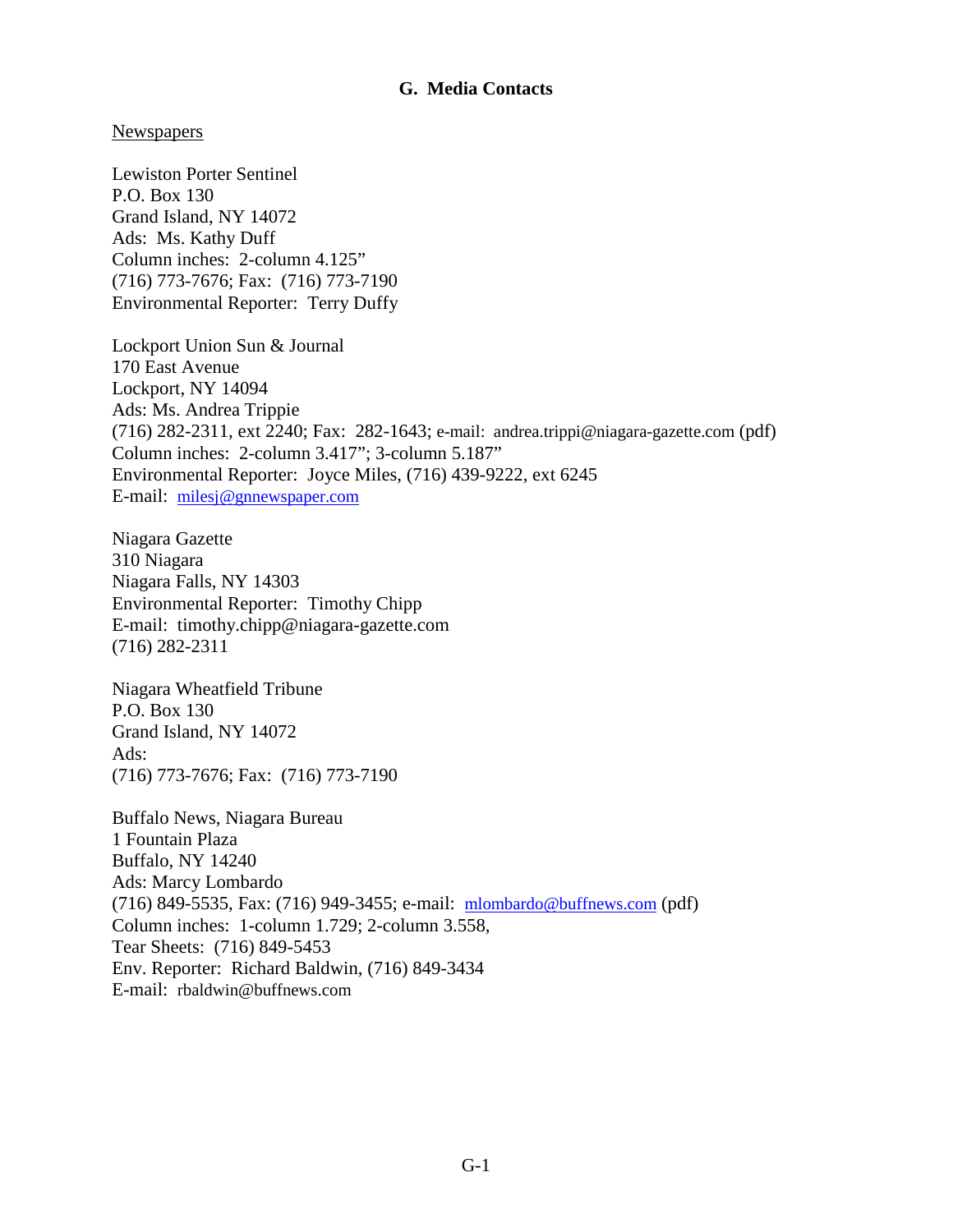**Television** 

WGRZ-TV (channel 2) Assignment Editor: Maria Sisti 259 Delaware Ave. Buffalo, NY 14202 (716) 849-2222 (Switchboard), (716) 849-2200 (Direct); Fax: (716) 849-7602

WIVB-TV (channel 4) and WNLO (channel 23) Assignment Editor: Russ Barbera 2077 Elmwood Ave. Buffalo, NY 14207 (716) 876-7333; Fax: (716) 874-8173

WKBW-TV Assignment Editor: Bill McCarthy 7 Broadcast Plaza Buffalo, NY 14202 (716) 845-6100; Fax: (716) 856-8784

Radio

WJJL 1440 AM Programming: 674-9555

WLVL Radio News Director: Doug Young P.O. Box 977 Lockport, NY 14095 (716) 433-5944; Fax: (716) 433-6588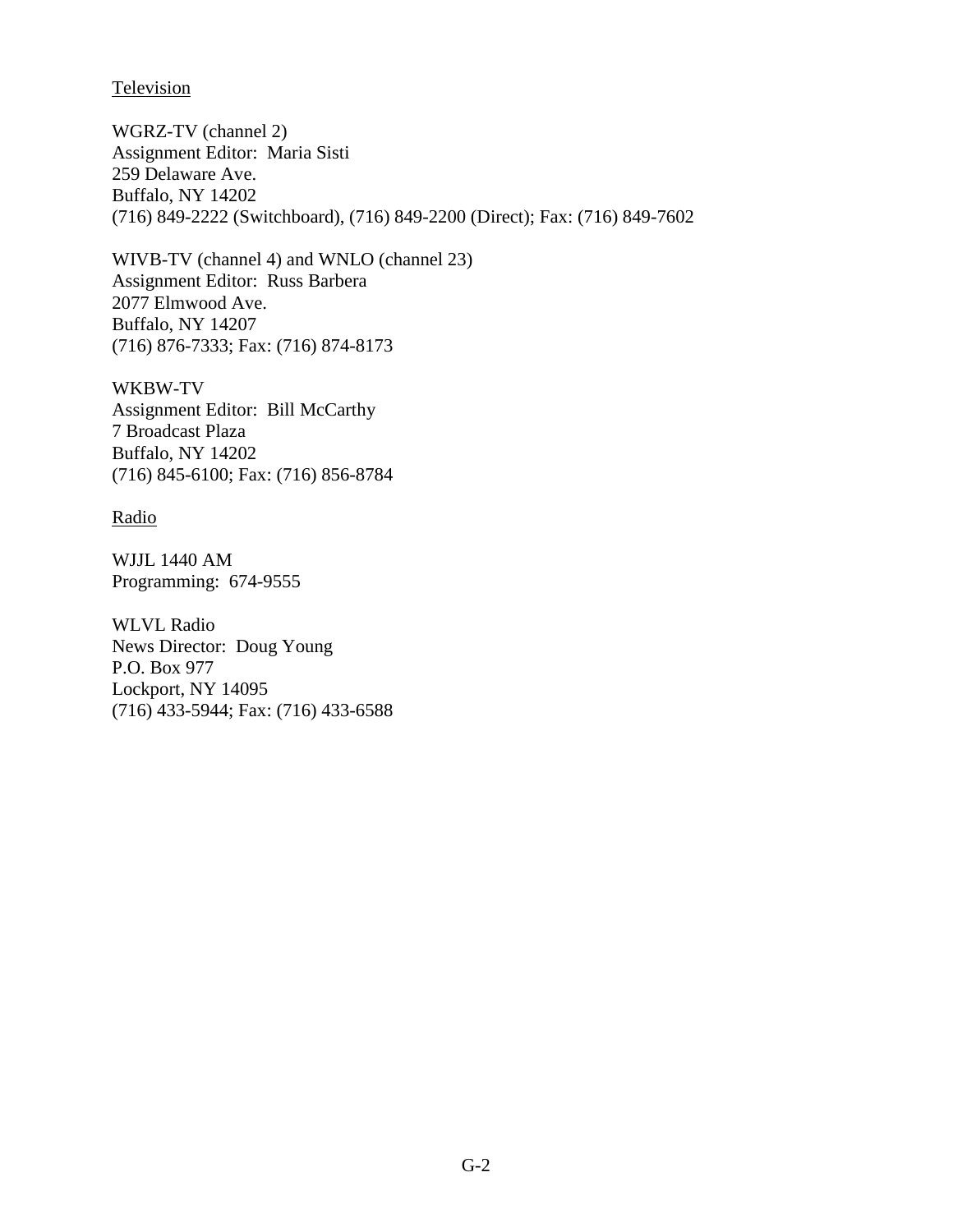#### **H. Potential Meeting Locations**

Lewiston Town Hall, 1375 Ridge Road, Lewiston, NY 14092, (716) 754-8213

- Lewiston Senior Center, 4361 Lower River Road, Lewiston, NY 14092, (716) 754-2071, Contact: Jeanette Colosano
- Lewiston-Porter School District, 4061 Creek Road, Youngstown, NY 14174, (716) 754-8289, (716) 754-8281 ext 752, fax (716) 754-4978; Superintendent - Mr. R. Christopher Roser
- Town of Porter Town Hall, 3265 Creek Road, Youngstown, NY 14174 Phone: (716) 745-3730 Contact Ms. Al Zachary